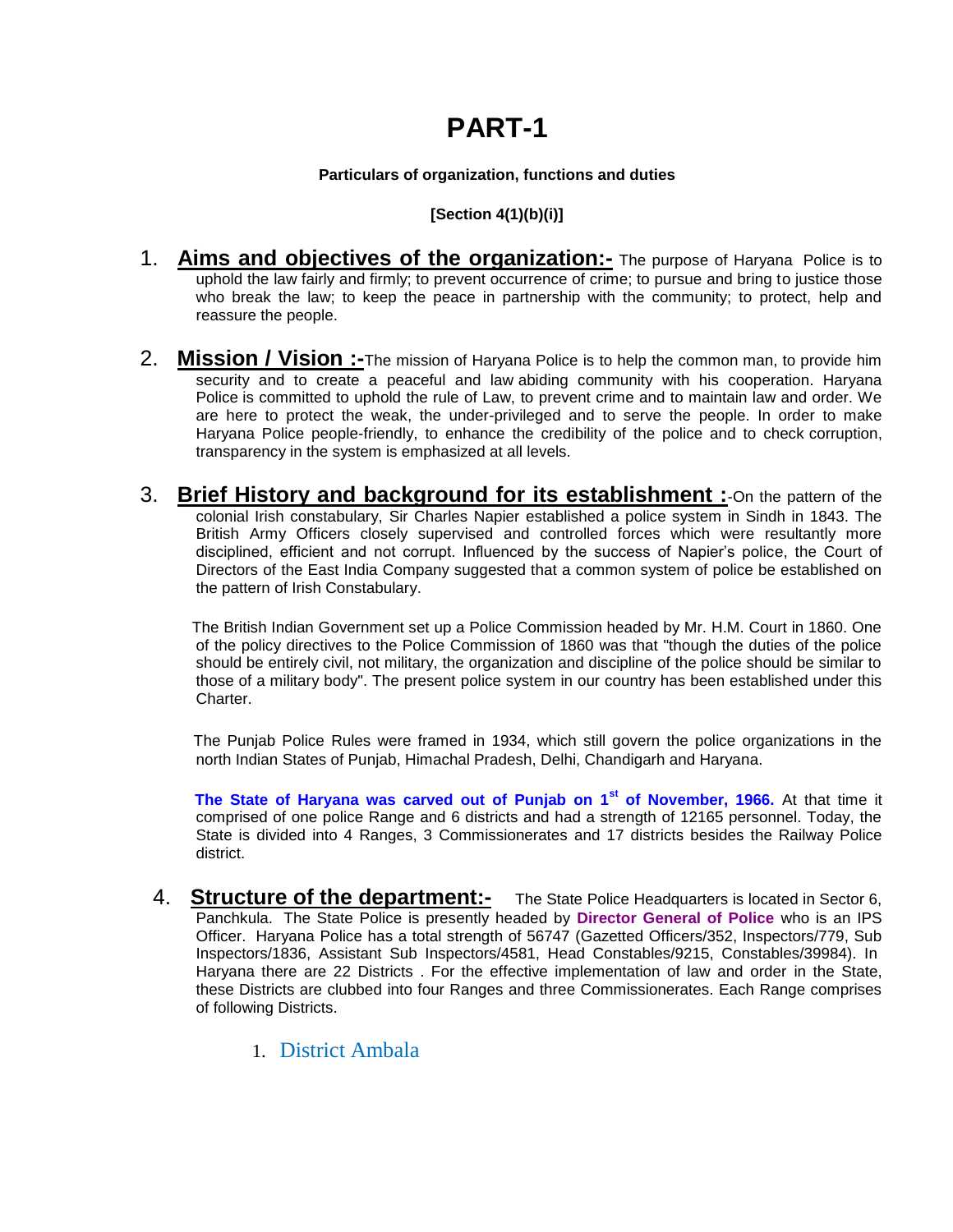**A) Investigation**:- Investigation according to Cr.P.C is to collect the evidence, regarding the commission of crime/offence as per procedure established:-

| S.No. | <b>Activity</b>                                               | <b>Level of action</b>   | <b>Time frame</b>             |
|-------|---------------------------------------------------------------|--------------------------|-------------------------------|
| 1.    | Registration of FIR.                                          | As prescribed in Cr.P.C. | As prescribed<br>in Cr.P.C.   |
| 2.    | <b>Examination of</b><br>witness.                             | As prescribed in Cr.P.C. | As prescribed<br>in Cr.P.C.   |
| 3.    | Visit of investigation<br>officer at the scene of<br>offence. | As prescribed in Cr.P.C. | As prescribed<br>in Cr.P.C.   |
| 4.    | Collection of evidence.                                       | As prescribed in Cr.P.C. | As prescribed<br>in Cr.P.C.   |
| 5.    | Preparation of site<br>plan.                                  | As prescribed in Cr.P.C. | As prescribed<br>in Cr.P.C.   |
| 6.    | Arrest of the accused.                                        | As prescribed in Cr.P.C. | As prescribed<br>in Cr.P.C.   |
| 7.    | Recording of<br>confessions.                                  | As prescribed in Cr.P.C. | As prescribed<br>in Cr.P.C.   |
| 8.    | Obtaining Police /<br>Judicial custody<br>remand.             | As prescribed in Cr.P.C. | As prescribed<br>in $Cr.P.C.$ |
| 9.    | Search.                                                       | As prescribed in Cr.P.C. | As prescribed<br>in Cr.P.C.   |
| 10.   | Seizure.                                                      | As prescribed in Cr.P.C. | As prescribed<br>in Cr.P.C.   |
| 11.   | Preparation of case<br>diaries etc.                           | As prescribed in Cr.P.C. | As prescribed<br>in Cr.P.C.   |
| 12.   | Filing of charge sheet.                                       | As prescribed in Cr.P.C. | As prescribed<br>in Cr.P.C.   |

### B) **Other Functions:-**

| <b>Name of Service</b>                                   | <b>Given Time</b><br>Limit<br>(Working)<br>Days) | <b>Designated Officer</b>             | <b>First Appellate</b><br><b>Authority</b> | <b>Second</b><br><b>Appellate</b><br><b>Authority</b> |
|----------------------------------------------------------|--------------------------------------------------|---------------------------------------|--------------------------------------------|-------------------------------------------------------|
| Registration of<br>Foreigners (Arrival and<br>Departure) | Immediate                                        | Dy. Superintendent<br>of Police (HQ)  | Superintendent of<br>Police                | <b>IGP</b> Rang                                       |
| <b>Extension of Residential</b><br>Permit of Foreigners  | 05 Day                                           | Dy. Superintendent<br>of Police (HQ)  | Superintendent of<br>Police                | <b>IGP</b> Rang                                       |
| Copy of FIR or DDR                                       | Immediate/                                       | SHO of the<br><b>Concerned Police</b> | Dy. Superintendent<br>of Police (HQ)       | Superintenden<br>t of Police                          |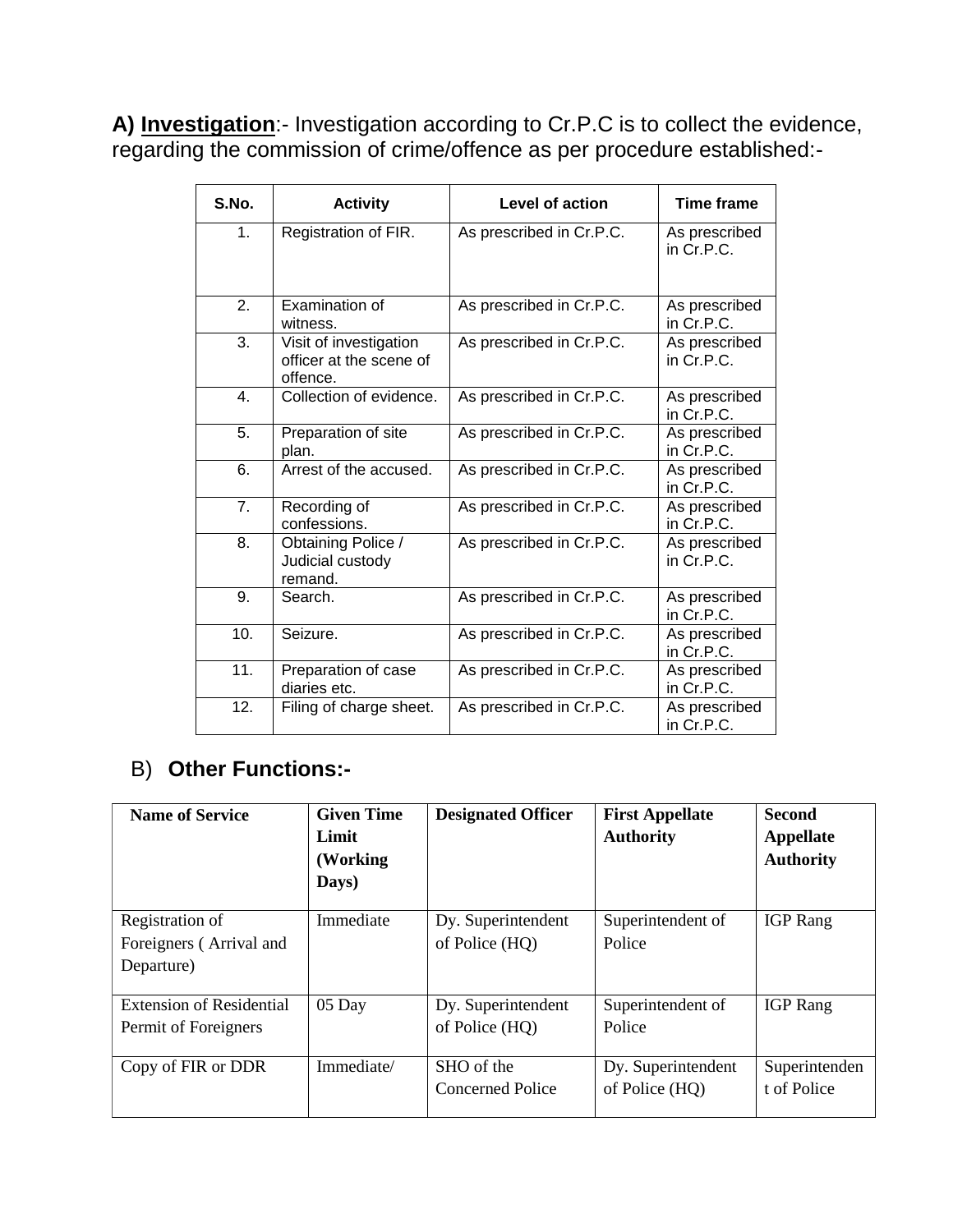|                                                                                                                                                | Online  | <b>Station</b>                                          |                                      |                              |
|------------------------------------------------------------------------------------------------------------------------------------------------|---------|---------------------------------------------------------|--------------------------------------|------------------------------|
| <b>Stranger Verification (</b><br>after receiving the<br>verification from the<br>other District / Syateof<br>which the strangeris<br>resident | 05 Days | SHO of the<br><b>Concerned Police</b><br><b>Station</b> | Dy. Superintendent<br>of Police (HQ) | Superintenden<br>t of Police |
| Tenant/ Servant<br>Verification (if resident<br>or local area)                                                                                 | 05 Days | SHO of the<br><b>Concerned Police</b><br>Station        | Dy. Superintendent<br>of Police (HQ) | Superintenden<br>t of Police |
| Tenant/ Servant<br>Verification (if resident<br>of other District/State and<br>after verification from the<br>other District /State)           | 05 Days | SHO of the<br><b>Concerned Police</b><br>Station        | Dy. Superintendent<br>of Police (HQ) | Superintendent<br>of Police  |
| Other Verification related<br>services                                                                                                         | 05 Days | SHO of the<br><b>Concerned Police</b><br>Station        | Dy. Superintendent<br>of Police (HQ) | Superintenden<br>t of Police |
| Copy of untraced report<br>in road accident cases                                                                                              | 45 Days | SHO of the<br><b>Concerned Police</b><br>Station        | Dy. Superintendent<br>of Police (HQ) | Superintenden<br>t of Police |
| Copy of untraced report<br>in cases pertaining to<br>stolen vehicles                                                                           | 45 Days | SHO of the<br><b>Concerned Police</b><br>Station        | Dy. Superintendent<br>of Police (HQ) | Superintenden<br>t of Police |
| Copy of untraced report<br>in theft cases                                                                                                      | 60 Days | SHO of the<br><b>Concerned Police</b><br>Station        | Dy. Superintendent<br>of Police (HQ) | Superintenden<br>t of Police |
| Service Verification (in<br>case of Resident of<br>Haryana                                                                                     | 10 Days | SHO of the<br><b>Concerned Police</b><br><b>Station</b> | Dy. Superintendent<br>of Police (HQ) | Superintenden<br>t of Police |
| <b>Character Verification</b>                                                                                                                  | 10 Days | SHO of the<br><b>Concerned Police</b><br><b>Station</b> | Dy. Superintendent<br>of Police (HQ) | Superintenden<br>t of Police |
| <b>Passport Verification</b>                                                                                                                   | 21 Days | SHO of the<br><b>Concerned Police</b><br>Station        | Dy. Superintendent<br>of Police (HQ) | Superintenden<br>t of Police |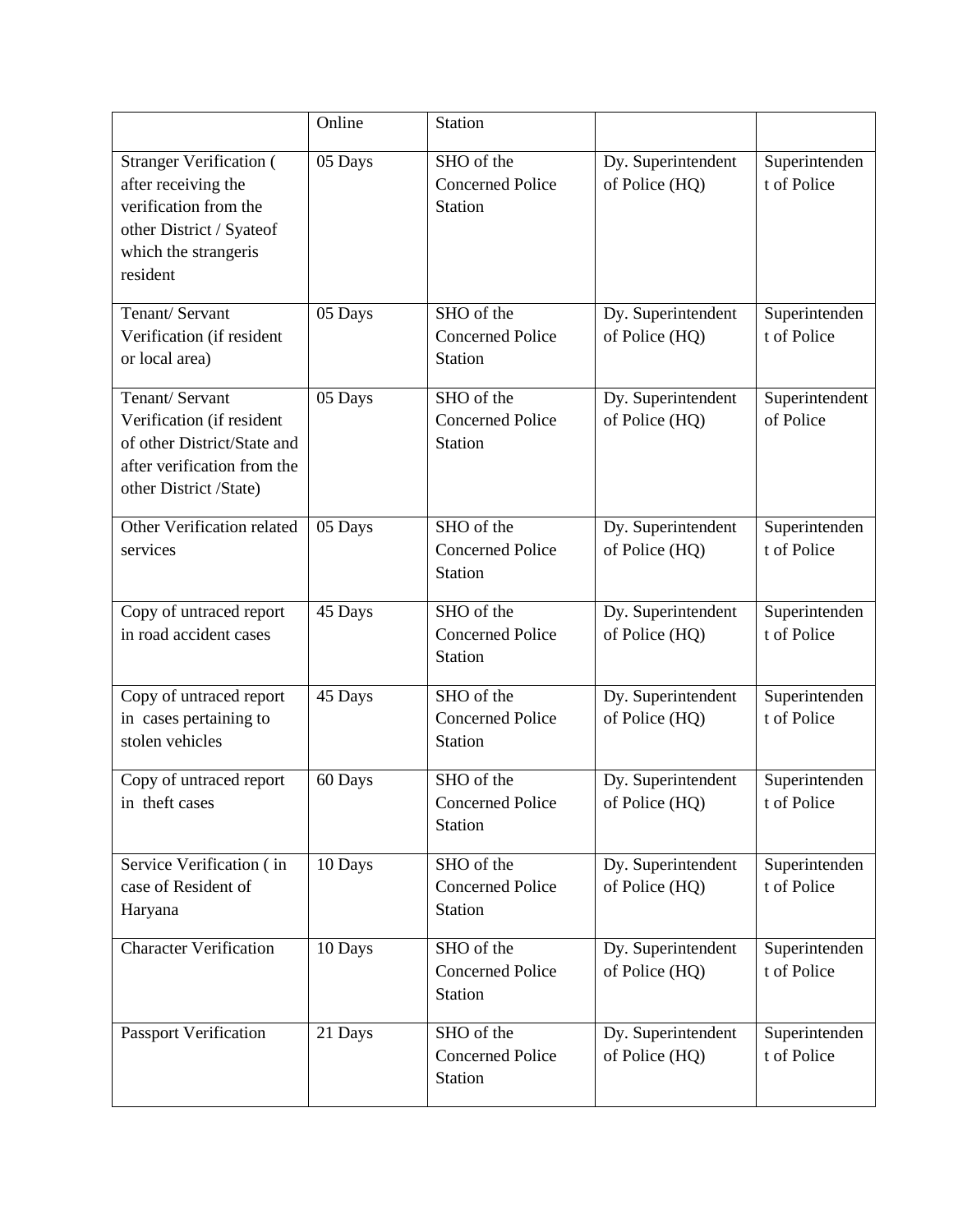| The different units of the Haryana Police, their functions, duties and |
|------------------------------------------------------------------------|
| responsibilities are as under:-                                        |

| <b>Sr. No.</b> | <b>Units</b>                          | Location                                                    | <b>Function/Duties</b>                                                                                                                                                                                                             |
|----------------|---------------------------------------|-------------------------------------------------------------|------------------------------------------------------------------------------------------------------------------------------------------------------------------------------------------------------------------------------------|
| 1.             | Criminal Investigation<br>Department  | PHQ, Sector-6,<br>Panchkula                                 | Collection of Intelligence.                                                                                                                                                                                                        |
| 2.             | Haryana Armed Police                  | Madhuban<br>(Karnal)                                        | Deployed to assist district police in<br>discharge of its duties.                                                                                                                                                                  |
| 3.             | Railway Police                        | IGP at Moginand,<br>Panchkula and<br>SP at Ambala<br>Cantt. | Security of the passengers traveling in<br>trains. Security of the Property of the<br>Government, like Railway tracks etc.                                                                                                         |
| 4.             | Police Telecom Wing                   | Moginand,<br>Panchkula                                      | To Provide Communication between<br>different units of Haryana Police.                                                                                                                                                             |
| 5.             | Haryana Police Academy                | Madhuban<br>(Karnal)                                        | It provides training to the Police personnel<br>in discipline, prevention and detection of<br>Crime.                                                                                                                               |
| 6.             | <b>Forensic Science</b><br>Laboratory | Madhuban<br>(Karnal)                                        | Scientific analysis of crime exhibits.                                                                                                                                                                                             |
| 7.             | State Crime Record Bureau Madhuban    | (Karnal)                                                    | To keep record of the crime statistics of the<br>State.                                                                                                                                                                            |
| 8.             | Commando                              | Newal (Karnal)                                              | Security of VVIPs/VIPs and take part in<br>operations in capturing/combating terrorists<br>and anti-social elements.                                                                                                               |
| 9.             | Haryana Police Housing<br>Corporation | Sector-6,<br>Panchkula                                      | To arrange construction of residential<br>houses, official buildings, barracks, Police<br>Station Buildings etc.                                                                                                                   |
| 10.            | Traffic Police.                       | Karnal                                                      | Traffic management, regulation,<br>enforcement of traffic rules & regulations<br>and road safety education to road users.<br>The Traffic Unit of Haryana Police is<br>functioning under the overall supervision of<br>AIG/Traffic. |
| 11.            | II. R. B.                             | <b>Bhondsi</b><br>(Gurgaon)                                 | Provides training to Police Personnel                                                                                                                                                                                              |
| 12.            | <b>State Crime Branch</b>             | Moginand,<br>Panchkula                                      | Collect and keep Record of Crime data                                                                                                                                                                                              |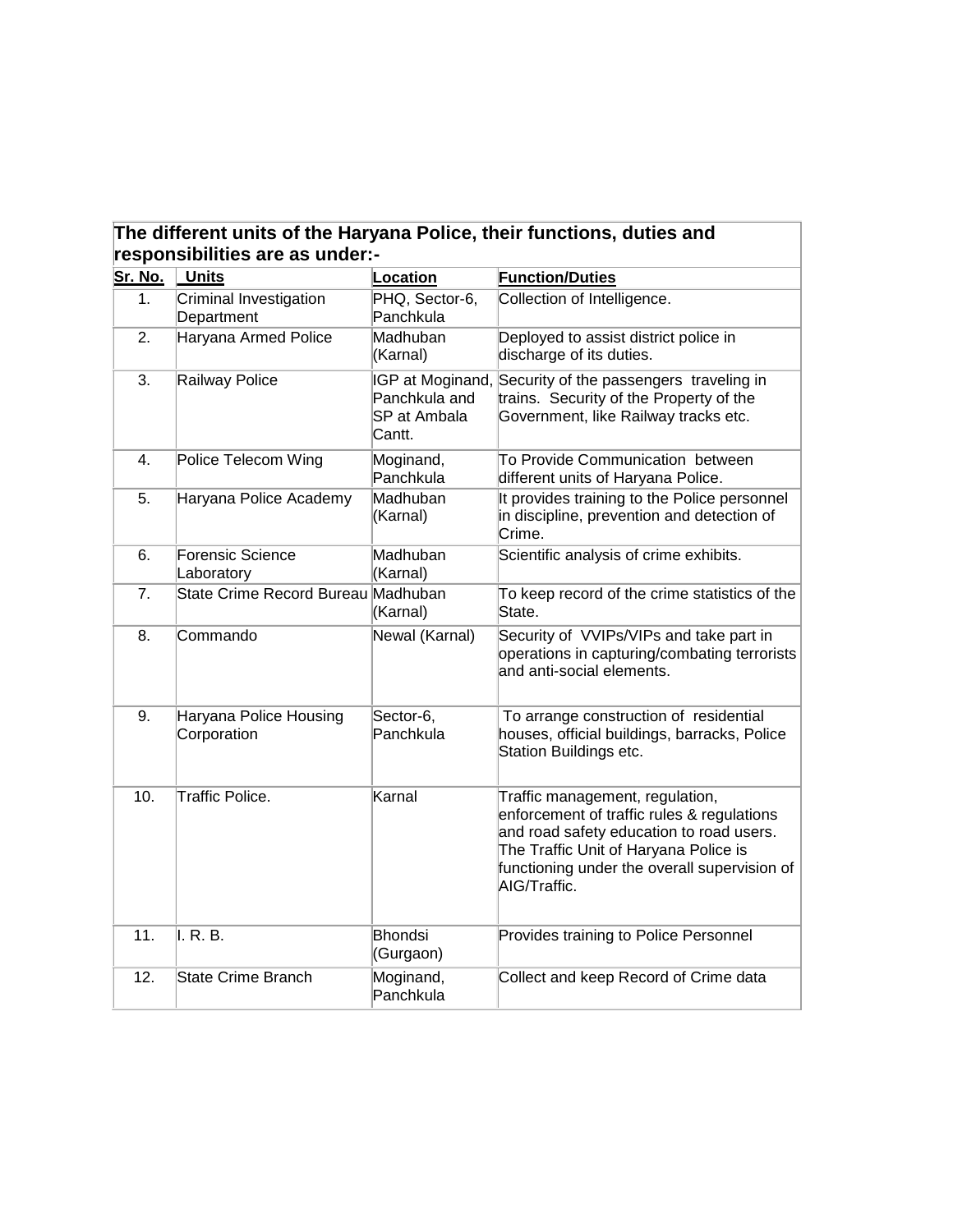#### **Powers and duties of officers and employees**

 $[Section 4(1) (b)(ii)]$ 

Each Range is supervised by an IPS officer of the rank of Inspector General of Police. Each District is functioning under the Supervision of Superintendent of Police. Each District is divided into Sub-divisions and Incharge of the Sub-division is an officer of the rank of the Deputy Superintendent of Police. The overall supervision of the Police Stations/Police posts in the District rests with respective Superintendent of Police. Prevention, investigation and detection of crime as also maintenance of law & order are the important functions of police. The officer Incharge of Police Station has to prevent & detect crime and maintain law & order within his jurisdiction. The Police Stations are manned by officers of the rank of Sub-Inspectors, Assistant Sub-Inspectors. Head Constables and Constables both in Law and Order duties as well as investigation and the Incharge of the Police Station is an officer of the rank of Inspector or Sub-Inspector. The job of Police officers includes:-

- 1. Registration of FIR/NCR.
- 2. Investigation of the cases, arrest of the accused, recovery of stolen property, challaning of the cases and prosecution.
- 3. Recording report regarding missing persons and children and tracing them.
- 4. Verification of servants/chowkidars and tenants and registration of security agencies.
- 5. Granting permission for loud-speakers, rallies, political/religious functions.
- 6. Checking of banks.
- 7. Providing documents for filing claim in Motor Accident Claim Tribunal.
- 8. Providing Guards for the transportation of cash, if required, as per police rules.

| S.No. | Name and                           |       | <b>Powers</b>    | <b>Duties attached</b> |               |                                                                    |
|-------|------------------------------------|-------|------------------|------------------------|---------------|--------------------------------------------------------------------|
|       | designation                        | Admn. | <b>Financial</b> | <b>Statutory</b>       | <b>Others</b> |                                                                    |
|       | Constables                         |       |                  | Yes                    |               | Law and Order<br>duty and Traffic<br>duty etc.                     |
| 2.    | <b>Head Constables</b>             |       |                  | Yes                    |               | Investigating<br>officer and other<br>Law and order<br>Duties etc. |
| 3.    | <b>Assistant Sub-</b><br>Inspector |       |                  | Yes                    |               | $-do-$                                                             |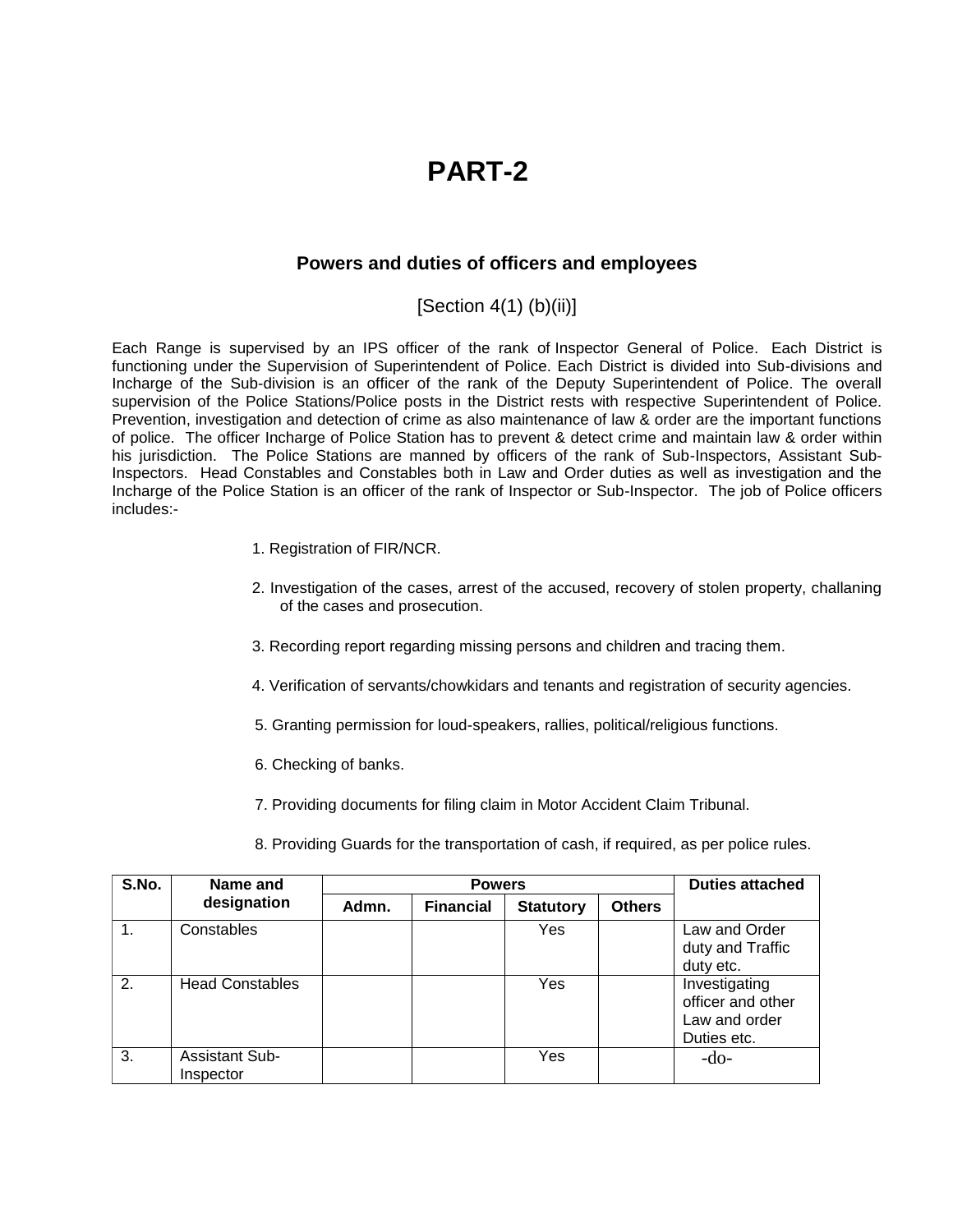| 4. | Sub-Inspector                         | Yes |     | Yes | Apart from above<br>to act as SHOs                               |
|----|---------------------------------------|-----|-----|-----|------------------------------------------------------------------|
| 5. | Inspectors                            | Yes |     | Yes | -do-                                                             |
| 6. | Deputy<br>Superintendent of<br>Police | Yes |     | Yes | Supervision of<br>Sub-division                                   |
| 7. | Superintendent of<br>Police           | Yes | Yes | Yes | Over all<br>Supervision of<br>police work in a<br>distt.         |
| 8. | <b>Inspector General</b><br>of Police | Yes | Yes | Yes | Supervision of<br>Police working in<br>the Range.                |
| 9. | Director General of<br>Police         | Yes | Yes | Yes | Overall<br>supervision of<br>police functioning<br>in the State. |

### **Procedure followed in decision – making process**

### $[Section 4(1) (b)(iii)]$

All Police officers exercise the powers and duties as prescribed for them under law. The channels of supervision are such that the SHO, or officer Incharge of Police Station is responsible for ensuring effective policing and redressed of grievance in his area of jurisdiction. He is supervised by an officer of the rank of Dy. Supdt. of Police. The Superintendent of Police is supervisory incharge of a District, whereas Range is supervised by an Inspector General of Police. The Director General of Police exercises overall supervision and control in the State. This channel also is one through which orders are given and grievances redressed.

# PART-4

### **Norms set for the discharge of functions**

 $[Section 4(1)(b)(iv)]$ 

 Haryana Police functions primarily under the Police Act, 1861 and Haryana Police conducts its business under the Punjab Police Rules, 1934 as applicable to Haryana. Other rules are followed as prescribed by the State Government from time to time e.g. The Punjab Financial Rules, Civil Services Rules, and Conduct Rules etc.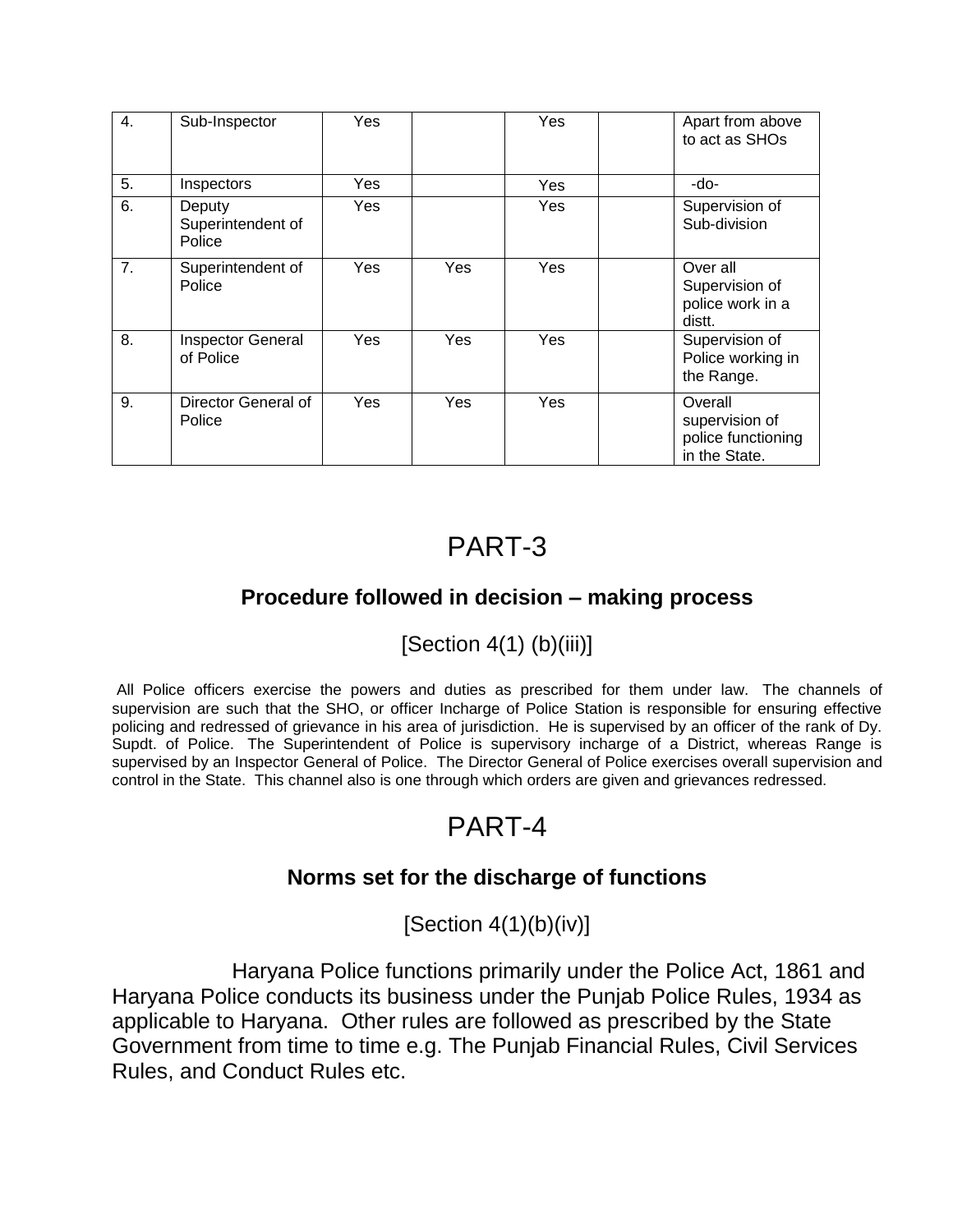## **Rules, regulations, instructions, manuals and records for discharging functions**

[Section  $4(1)(b)(v)$ ]

Standing Orders, Instructions, Directions, etc. issued for functioning in various fields as per the Law/Rules like PPR, PFR, etc. made for discharge of duties.

## PART-6

### **A statement of the categories of documents that are held by it for under its control**

[Section 4(1)(b)(vi)]

| S.No.            | <b>Nature of Record</b>                                                                             | <b>Details of</b>                                                                                                                                                                                                                                   | <b>Unit / Section</b>                                     | <b>Retention period</b>                                                                              |
|------------------|-----------------------------------------------------------------------------------------------------|-----------------------------------------------------------------------------------------------------------------------------------------------------------------------------------------------------------------------------------------------------|-----------------------------------------------------------|------------------------------------------------------------------------------------------------------|
|                  |                                                                                                     | information                                                                                                                                                                                                                                         | where                                                     | where available                                                                                      |
|                  |                                                                                                     | available                                                                                                                                                                                                                                           | available                                                 |                                                                                                      |
| 1.               | <b>First Information Report</b><br>(FIR) maintained as per<br>PPR-22.47 (Register<br>No.I           | Details of crime reported /<br>detected (cognizable<br>offence) and police<br>investigation                                                                                                                                                         | All Police<br><b>Stations</b>                             | FIR is kept permanently in<br>Room<br>Record<br>the.<br>οf<br>concerned Police Station<br>as per PPR |
| 2.               | Daily Diary maintained<br>as per PPR 22.48<br>(Register No.II)                                      | All<br>the<br>details<br>in<br>r/o<br>criminals<br>arrested<br>and<br>entry of arrival/departure<br>оf<br>enrolled<br>all<br>police<br>officers on duty with nature<br>their<br>Ωf<br>duties,<br>duty<br>performed<br>places<br>and<br>visited etc. | All Police<br>Stations, Police<br>Posts & Police<br>Lines | Daily diaries are retained<br>for two years after the date<br>of the last entry.                     |
| $\overline{3}$ . | All Standing Orders as<br>per PPR 22.53 (Register<br>No.III)                                        | instructions/<br>Certain<br>directions/guidelines<br>on<br>various subjects<br>issued<br>internally to all<br>police<br>personnel/officials by PHQ                                                                                                  | All offices/Police<br><b>Stations</b>                     | Retained permanently in all<br>offices/Police Stations.                                              |
| 4.               | Information about<br>absconders and<br>deserters maintained as<br>per PPR-22.54 (Register<br>No.IV) | Details of all proclaimed<br>offenders and deserters<br>from the army.                                                                                                                                                                              | All Police<br><b>Stations</b>                             | Permanent                                                                                            |
| 5.               | Kalandra and Inquest                                                                                | All<br>copies<br>οf<br>carbon                                                                                                                                                                                                                       | All Police                                                | Permanent record.                                                                                    |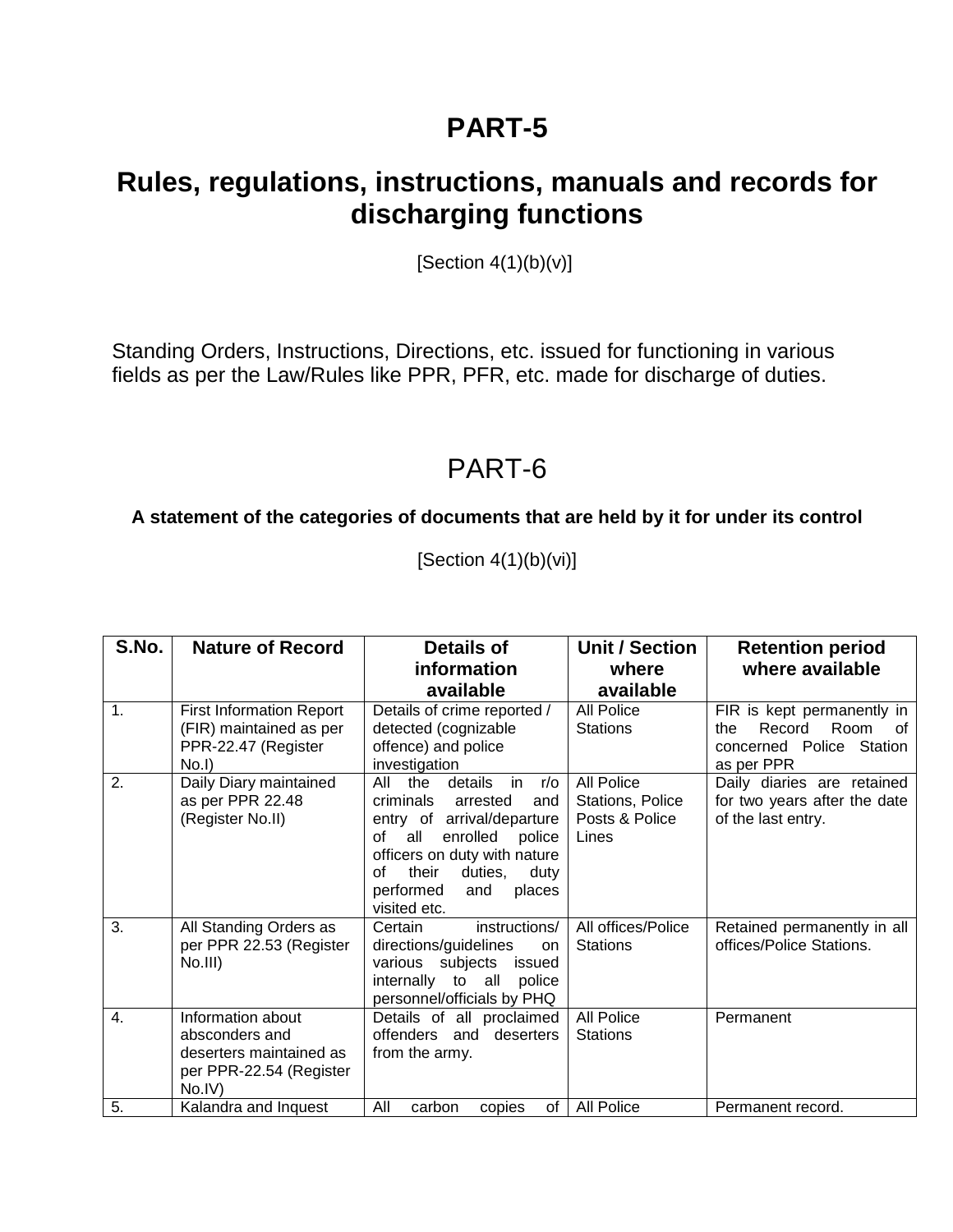|     | register maintained as<br>per PPR 22.56 (Register<br>No. VI)                                                                                  | Kalandras<br>and<br>Inquest<br>report of the Police Station<br>are kept in this register                                                                                                                                                                                                                                                                                                                                                                | <b>Stations</b>               |                                                                                                                                                                                                                                                                                                                                                                                  |
|-----|-----------------------------------------------------------------------------------------------------------------------------------------------|---------------------------------------------------------------------------------------------------------------------------------------------------------------------------------------------------------------------------------------------------------------------------------------------------------------------------------------------------------------------------------------------------------------------------------------------------------|-------------------------------|----------------------------------------------------------------------------------------------------------------------------------------------------------------------------------------------------------------------------------------------------------------------------------------------------------------------------------------------------------------------------------|
| 6.  | <b>Crime Record Register</b><br>maintained as per PPR-<br>22.59 and PPR-22.60<br>(Register No.IX)                                             | <b>Details</b><br>notes<br>0f<br>on<br>community,<br>0f<br>persons<br>doubtful character having<br>convicted or suspicious<br>and cognizable cases.<br>The topography of the<br>area population etc. are<br>also kept in this register.<br>Through this surveillance<br>on criminals is maintained.                                                                                                                                                     | All Police<br><b>Stations</b> | Permanent. It is<br>confidential and<br>unpublished official record.                                                                                                                                                                                                                                                                                                             |
| 7.  | Surveillance register<br>maintained as per PPR<br>22.61 (Register No. X,X-<br>$A & X-B$                                                       | History sheets of persons<br>habitually<br>addicted<br>to<br>crime made by the ranks<br>not below Inspector after<br>receipt of orders of Supdt.<br>of Police.                                                                                                                                                                                                                                                                                          | All Police<br><b>Stations</b> | Retained upto 2 years after<br>the date of last entry. It is<br>confidential<br>and<br>nothing<br>contained in them may be<br>communicated<br>any<br>to<br>person nor any inspection<br>be allowed or copies given<br>save as provided in police<br>rules. The rights of district<br>and ilaqa magistrates to<br>examine such records are<br>governed by rules 1.15 and<br>1.21. |
| 8.  | Index to history sheets<br>and personal files in<br>serial order and<br>alphabetical form<br>maintained as per PPR-<br>22.62 (Register No.XI) | Indexing of history sheet<br>and other record is done in<br>this register.                                                                                                                                                                                                                                                                                                                                                                              | All Police<br><b>Stations</b> | Permanent                                                                                                                                                                                                                                                                                                                                                                        |
| 9.  | Registers of Information<br>Sheets maintained as<br>per PPR-22.63<br>(Registers No. XII and<br>XII-A                                          | Information sheets issued<br>by I/C P.S. as a means of<br>ascertaining<br>the<br>antecedents of persons<br>who have been arrested<br>under section 55 Criminal<br>Procedure Code or of<br>suspicious character or<br>committed an offence.                                                                                                                                                                                                              | All Police<br><b>Stations</b> | Retained upto 7 years after<br>the dispatch or receipt of<br>the last sheet.                                                                                                                                                                                                                                                                                                     |
| 10. | Minute book for G.Os<br>maintained as per PPR-<br>22.64 (Register No. XIII)                                                                   | Details of any matters<br>regarding crime, criminals<br>and maintenance of record<br>and P.S. building requiring<br>the attention of the officer<br>incharge of the P.S. which<br>have not been entered in<br>the inspection report and<br>the matters permanently<br>affecting the conditions of<br>the police<br>station e.g.<br>changes in police station<br>boundaries,<br>jail<br>or<br>imposition and removal of<br>additional<br>Police<br>Posts | All Police<br><b>Stations</b> | The<br>register<br>is<br>a<br>confidential and privileged<br>record with the exception of<br>Gazetted Police officers, no<br>except<br>the<br>Distt.<br>one<br>Magistrate and a Sub-<br>Divisional<br>officer<br>specifically<br>authorized<br>under rule 1.20 may enter<br>remarks in it or examine it.                                                                         |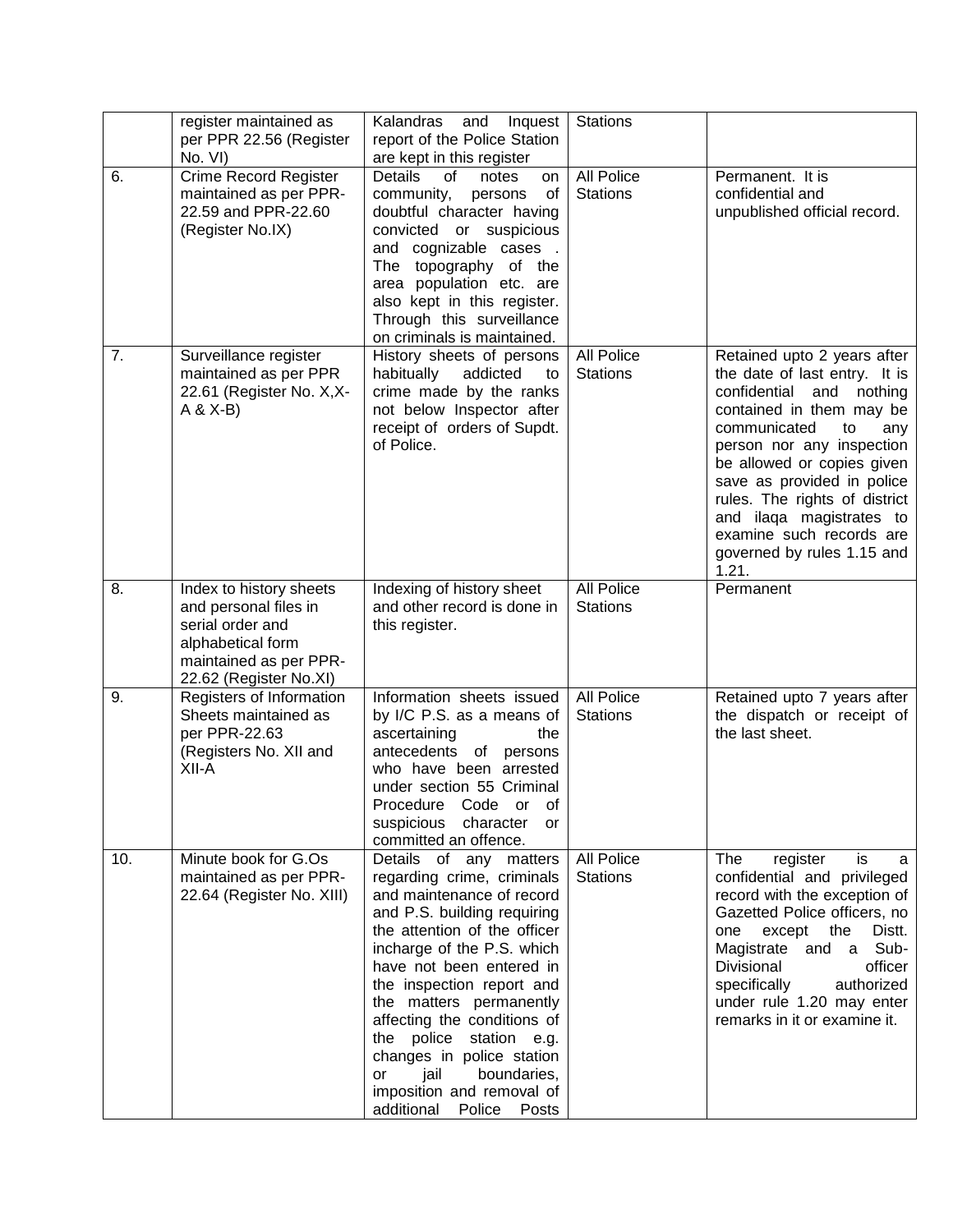|     |                                                                                                                                                                                                                                                             | and constructions of new<br>buildings etc.                                                                                                                                                   |                                                                 |                                                                        |
|-----|-------------------------------------------------------------------------------------------------------------------------------------------------------------------------------------------------------------------------------------------------------------|----------------------------------------------------------------------------------------------------------------------------------------------------------------------------------------------|-----------------------------------------------------------------|------------------------------------------------------------------------|
| 11. | File book of inspection<br>reports maintained as<br>per PPR-22.65 (Register<br>No.XIV)                                                                                                                                                                      | Record<br>inspection<br>of<br>(Quarterly /Six Monthly)<br>reports conducted by G.Os<br>are kept in this register.                                                                            | All Police<br><b>Stations</b>                                   | Permanent                                                              |
| 12. | Register containing list of<br>village watchmen in the<br>PS jurisdiction, list of<br>police officers,<br>Government properties<br>and land maintained as<br>per PPR-22.67 (Register<br>No. XVI)                                                            | Detail of village watchmen,<br>police<br>officers,<br>Govt.<br>properties and land etc in<br>the jurisdiction of P.S,                                                                        | All Police Station                                              | Permanent record                                                       |
| 13. | Register for Arms Act<br>licenses, licenses under<br>excise laws, licences<br>under explosives act,<br>licenses under petroleum<br>act, licenses under<br>poisons act and sarais<br>under Sarais Act<br>maintained as per PPR-<br>22.68 (Register No. XVII) | Record<br>of<br>arms<br>act<br>licenses,<br>licenses under<br>excise<br>laws,<br>licences<br>under<br>explosives<br>act,<br>licenses are kept in this<br>register                            | All Police<br><b>Stations</b>                                   | Permanent record.                                                      |
| 14. | Arms & Ammunition<br>Receipt book maintained<br>as per PPR-22.69<br>(Register No. XVIII)                                                                                                                                                                    | Detail<br>of<br>all<br>arms<br>military<br>ammunition<br>or<br>stores deposited<br>in, or<br>seized and brought to, the<br><b>Police Stations</b>                                            | All Police<br><b>Stations</b>                                   | Retained upto 5 years after<br>the date of last entry.                 |
| 15. | <b>Case Property Register</b><br>No.XIX maintained as<br>per PPR-22.70.                                                                                                                                                                                     | Detail of entry<br>of<br>all<br>articles<br>placed<br>in<br>the<br>storeroom except articles<br>already included in register<br>No. XVI are made.                                            | All Police<br><b>Stations</b>                                   | Retained upto 3 years after<br>the date of last entry.                 |
| 16. | Accounts register<br>maintained as per PPR-<br>22.71 (Register No. 20)                                                                                                                                                                                      | Detail of<br>entry of<br>all<br>receipts,<br>expenditure,<br>disbursement of pay, TA<br>and permanent                                                                                        | All SPs offices,<br>Police Lines, and<br><b>Police Stations</b> | Permanent record                                                       |
| 17. | Road Certificate<br>maintained as per PPR-<br>22.72 (Register No. XXI)                                                                                                                                                                                      | Issuing/transfer of cash<br>and other store articles<br>through road certificate                                                                                                             | All SPs<br>office/Police<br>Station and<br><b>Police Lines</b>  | Retained upto 3 years after<br>the date of last certificate<br>issued. |
| 18. | <b>Printed Cash Receipt</b><br>maintained as per PPR-<br>22.73 (Register No.XXII)                                                                                                                                                                           | All<br>of<br>money<br>sums<br>received in a office/police<br>station whether in cash or<br>otherwise on any account<br>whatever, a receipt from<br>this book is issued to<br>remitting party | All SPs<br>offices/Police<br><b>Stations</b>                    | 10 Years                                                               |
| 19. | Copies of all police<br>gazette, criminal<br>intelligence gazette and<br>all orders maintained as<br>per PPR-22.74 (Register<br>No. XXIII)                                                                                                                  | police<br>The<br>gazette,<br>criminal<br>intelligence<br>all orders<br>gazette and<br>contained in the gazette,<br>affecting the officers of the<br>police station as a whole                | All SPs<br>Offices/Police<br><b>Stations</b>                    | 5 Years                                                                |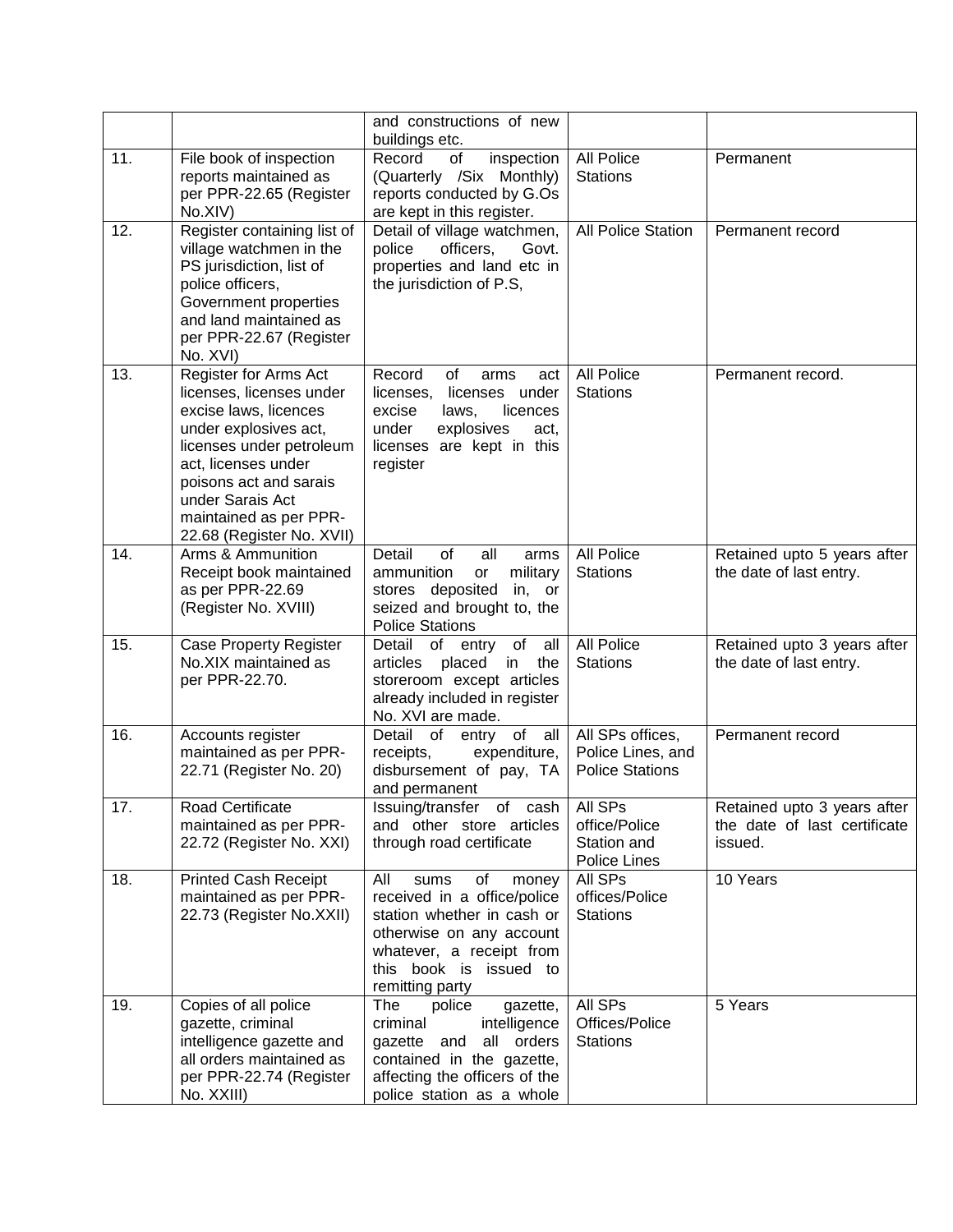|     |                                                    | or any individual officer.                           |                                    |                                                         |
|-----|----------------------------------------------------|------------------------------------------------------|------------------------------------|---------------------------------------------------------|
| 20. | Copies of all police rules                         | Copies of all police rules                           | All SPs                            | Permanent                                               |
|     | maintained as per PPR-                             | are kept upto date for the                           | Offices/Police                     |                                                         |
|     | 22.76 (Register No.                                | perusal of G.Os                                      | <b>Stations</b>                    |                                                         |
|     | XXIV)                                              |                                                      |                                    |                                                         |
| 21. | Transfer/handover                                  | On.<br>permanent transfer                            | All Police                         | Permanent                                               |
|     | charge register                                    | officer incharge have to                             | Stations/Offices                   |                                                         |
|     | maintained as per PPR-                             | confidential<br>record<br>a                          |                                    |                                                         |
|     | 22.76 (Register No.XXV)                            | charge note mentioning<br>the character and capacity |                                    |                                                         |
|     |                                                    | of members of the staff of                           |                                    |                                                         |
|     |                                                    | the police station and                               |                                    |                                                         |
|     |                                                    | residents of the jurisdiction                        |                                    |                                                         |
|     |                                                    | who are useful to the                                |                                    |                                                         |
|     |                                                    | police as informers for the                          |                                    |                                                         |
|     |                                                    | assistance<br>οf<br>his                              |                                    |                                                         |
|     |                                                    | successor                                            |                                    |                                                         |
| 22. | <b>Personal Files</b>                              | Personal files of the rank of                        | <b>All Districts/Units</b>         | 3 Years in respect of G.Os                              |
|     |                                                    | ASI and above                                        |                                    | and 1 year in r/o Non-G.Os                              |
|     |                                                    |                                                      |                                    | after they have ceased to be                            |
|     |                                                    |                                                      |                                    | in service                                              |
| 23. | A.C.Rs                                             | Confidential/assessment                              | Confidential                       | Permanent                                               |
|     |                                                    | repots in respect of police                          | Branch/PHQ in                      |                                                         |
|     |                                                    | personnel                                            | respect of Upper                   |                                                         |
|     |                                                    |                                                      | Subordinates and                   |                                                         |
|     |                                                    |                                                      | Ch.Roll Br. Of                     |                                                         |
|     |                                                    |                                                      | Distt./Units in r/o of             |                                                         |
|     |                                                    |                                                      | Lower                              |                                                         |
|     |                                                    |                                                      | Subordinates.                      |                                                         |
| 24. | <b>Departmental Enquiries</b><br>and Punishment    | Departmental Enquiries and<br>Punishment awarded to  | Punishment<br><b>Branch of All</b> | 10 Years or 3 years after the                           |
|     |                                                    | police personnel                                     | Distts/Units and                   | final disposal of appeal or<br>final judgment under the |
|     |                                                    |                                                      | Ch.Roll Branch of                  | normal course of law                                    |
|     |                                                    |                                                      | <b>PHQ</b>                         | whichever is later.                                     |
| 25. | Honorarium/awards                                  | Honorarium /awards                                   | Accounts / Ch. Roll                | 3 years or 1 year after                                 |
|     |                                                    | granted to police personnel                          | Branch of all                      | completion of audit,                                    |
|     |                                                    |                                                      | Distts/Units                       | whichever is later                                      |
| 26. | Parliament /Vidhan Sabha   Parliament/Vidhan Sabha |                                                      | General                            | Admitted & answered                                     |
|     | Questions                                          | Questions pertaining to                              | Administration                     | discussed questions are                                 |
|     |                                                    | Haryana Police                                       | <b>Branch PHQ/Units</b>            | retained for 3 years and                                |
|     |                                                    |                                                      |                                    | other i.e. disallowed lapsed                            |
|     |                                                    |                                                      |                                    | or withdrawn for 1 year.                                |
|     |                                                    |                                                      |                                    | However cases great                                     |
|     |                                                    |                                                      |                                    | precedent reference value                               |
|     |                                                    |                                                      |                                    | are retained permanently,                               |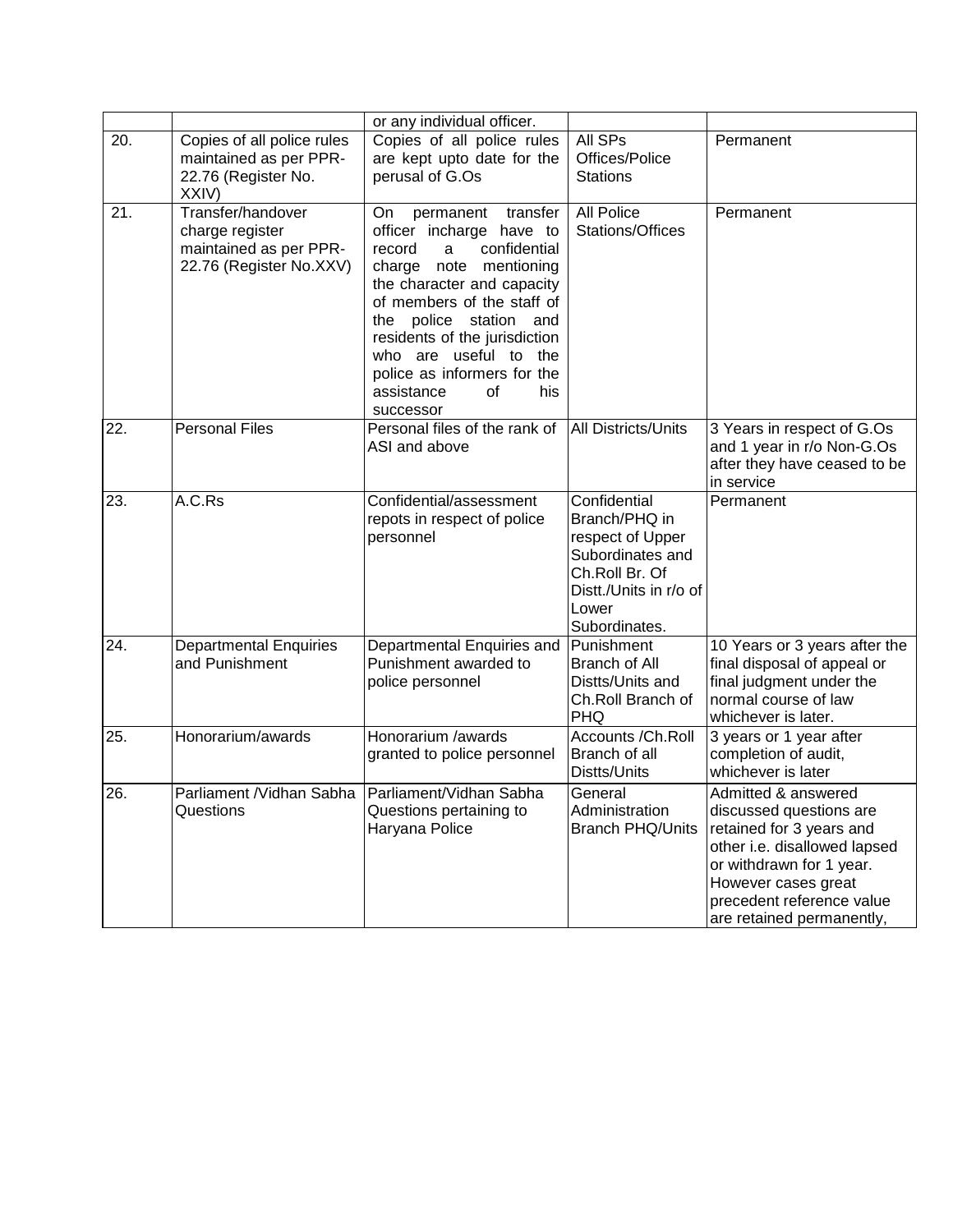Particulars of any arrangement that exists for consultation with or representation by the members of the public in relation to the formulation of its policy of implementation

 $[Section 4(1)(b)(vii)]$ 

No standard procedure. However most field officers consult the public especially in Law and Order situation.

# **PART-8**

### **A statement of boards, council, committees and other bodies constituted**

 $[Section 4(1)(b)(viii)]$ 

**List of boards, councils, committees etc.**

| Sr.No | <b>Name</b><br>and<br>addres<br>s of the<br>body | Main<br>function<br>s of the<br>body | <b>Constitutio</b><br>n of the<br>body | Date<br>οf<br>consti<br>tution | <b>Date</b><br>upto<br>whic<br>h<br>valid | Whethe<br>meeting<br>opened<br>to<br>public | Whether<br>minutes<br>accessibl<br>e.<br>to public | frequency | <b>Remark</b><br>S |
|-------|--------------------------------------------------|--------------------------------------|----------------------------------------|--------------------------------|-------------------------------------------|---------------------------------------------|----------------------------------------------------|-----------|--------------------|
| 1.    | 2.                                               | 3.                                   | 4.                                     | 5.                             | 6.                                        | 7.                                          | 8.                                                 | 9.        | 10.                |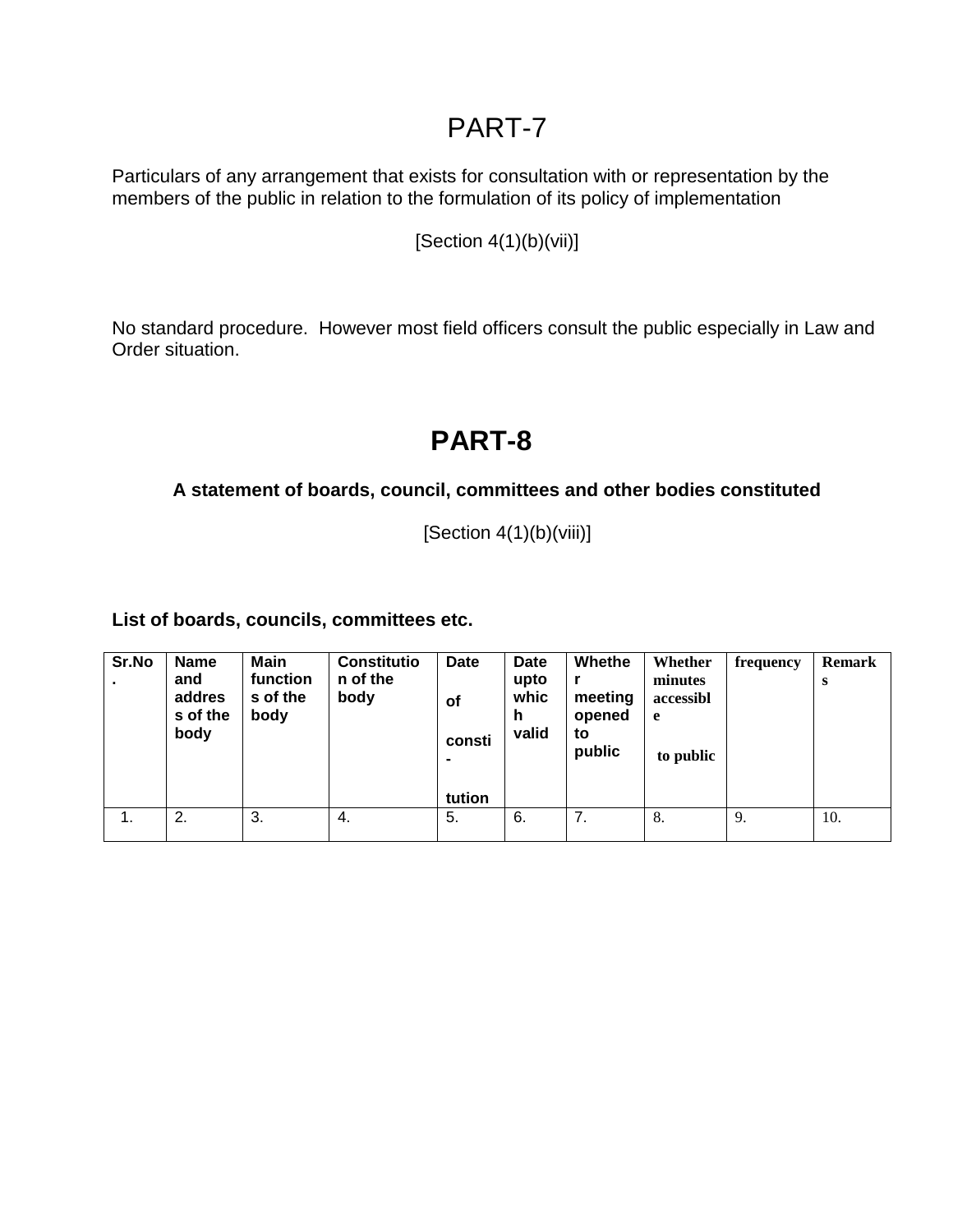### PART-9 **Directory of officers and employees** [Section  $4(1)$  (b)(IX)]

#### **Directory**

**Postal address of the main office, attached/subordinate office/field units etc.**

#### **LIST OF TELEPHONE NUMBERS AND POSTAL ADDRESS OF OFFICERS OF AMBALA POLICE.**

| IS.                  | <b>Designation</b>                  |                            | <b>Phones</b> |                      | <b>Address</b>                                                                   |
|----------------------|-------------------------------------|----------------------------|---------------|----------------------|----------------------------------------------------------------------------------|
| <b>N</b><br>$\Omega$ |                                     | <b>Area</b><br><b>Code</b> | <b>Office</b> | Residence Mobile No. |                                                                                  |
|                      | Superintendent of<br>Police, Ambala | 0171                       | 2550060       | 2553520 -2551010     | 9729990001 Officers Colony, Near DC<br>Residence, Ambala City<br>Pin Code:133004 |

# **PART-10**

**The monthly remuneration received by each of the officers and employees,**

**including the system of compensation as provided in the regulations.**

[Section  $4(1)$  (b) $(x)$ ]

| S.<br>No. | Rank of Officers / Men /<br>Civilian / Class - IV<br><b>Employees</b> | <b>Scales</b><br>Pay<br>on<br>01.01.1996                           | Pay<br><b>Scales</b><br>as<br>on<br>01.01.2006               | <b>Grade</b><br>Pay |
|-----------|-----------------------------------------------------------------------|--------------------------------------------------------------------|--------------------------------------------------------------|---------------------|
| 6.        | <b>Superintendent of Police</b>                                       | i) Time scale 10000-325-<br>15200                                  | i) PB-3, 15600-39100                                         | 6400                |
|           |                                                                       | ii) Junior Administrative Grade-<br>12000-375-16500                | ii) PB-3, 15600-39100                                        | 7600                |
|           |                                                                       | iii) Selection Grade 14300-400-<br>18300+400 Spl Pay               | iii) PB-3, 37400-67000                                       | 8700                |
| 10.       | <b>District Attorney</b>                                              | 10000-325-15200 + 400 Spl<br>Pay                                   | PB-3, 15600-39100                                            | 6400                |
| 11.       | <b>Deputy District Attorney</b>                                       | 8000-275-10200-EB-275-<br>13500                                    | PB-3, 15600-39100                                            | 5400                |
| 12.       | Superintendent<br>of<br><b>Deputy</b><br><b>Police</b>                | 8000-275-10200-EB-275-<br>13500 (Entry level scale)                | i) PB-2, 9300-34800 (entry<br>level scale)                   | 5400                |
|           |                                                                       | ii) 10000-13900 (after 5 years<br>of regular satisfactory service) | ii) 15600-39100 (After five<br>years of regular satisfactory | 6000                |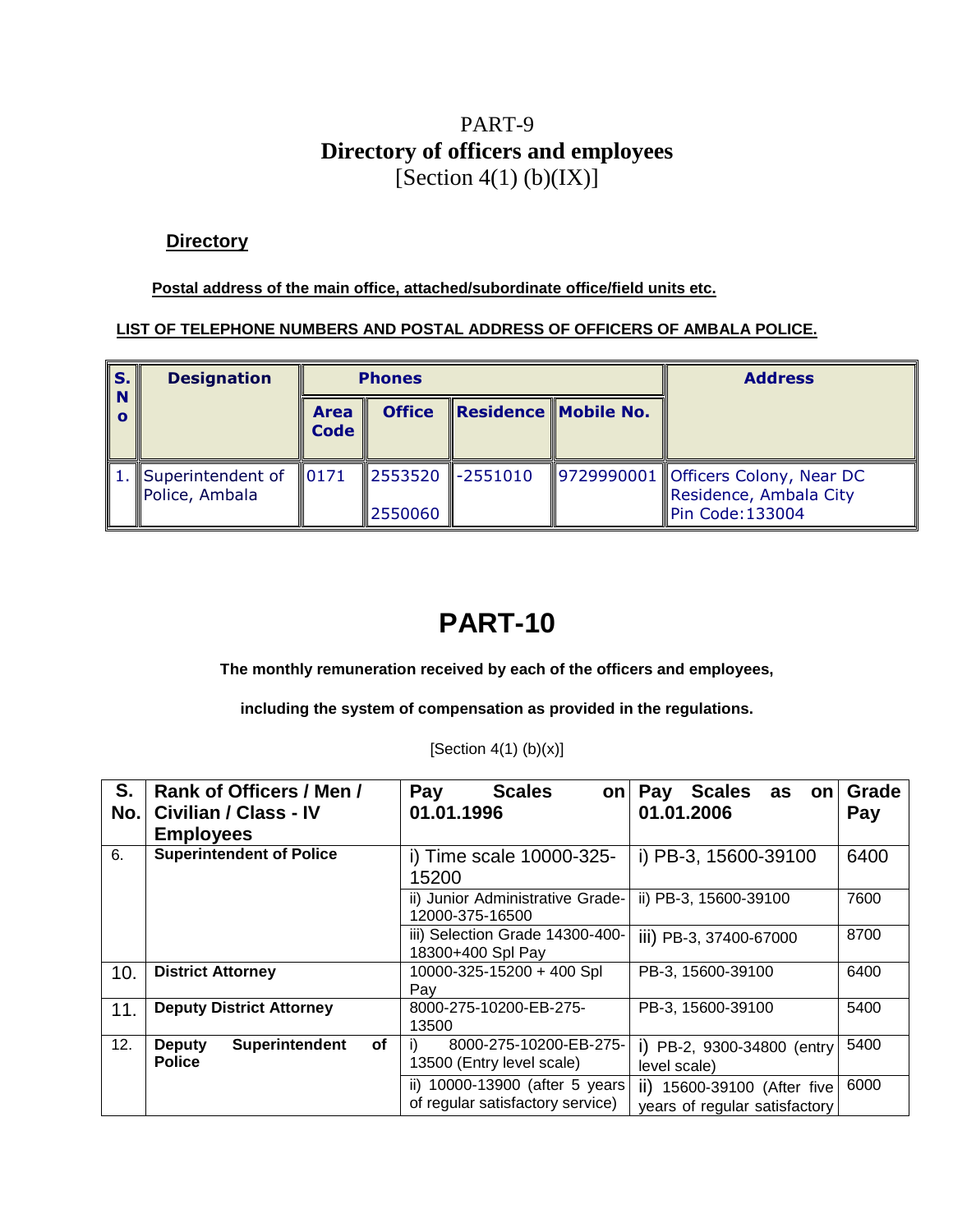|     |                                    |                                                                                                                                                   | service)=PB-3                                                                                                                                                                                                                                                                |      |
|-----|------------------------------------|---------------------------------------------------------------------------------------------------------------------------------------------------|------------------------------------------------------------------------------------------------------------------------------------------------------------------------------------------------------------------------------------------------------------------------------|------|
|     |                                    | 12000-16500<br>(after<br>11<br>iii)<br>years of regular satisfactory<br>service limited to 20% of the<br>cadre post.)                             | iii) 15600-39100 (after 11<br>years of regular satisfactory<br>service limited to 20% of the<br>cadre post)=PB-3                                                                                                                                                             | 7600 |
|     |                                    | iv) 13500-17200 (for those<br>who have completed 16 years<br>of regular satisfactory service<br>in the cadre limited to 10% of<br>the cadre post) | iv) 3700-67000 (for those<br>who have completed 17<br>years of regular<br>satisfactory service in the<br>cadre limited to 10% of the<br>cadre post assuming pre-<br>revised upgradation to<br>14300-18300 completion of<br>12 years of regular<br>satisfactory service) PB-4 | 8700 |
| 13. | <b>Administrative officer</b>      | 8000-275-10200-EB-275-<br>13500                                                                                                                   | PB-2, 9300-34800                                                                                                                                                                                                                                                             | 5400 |
| 15. | <b>Assistant District Attorney</b> | 6500-200-8500-EB-200-<br>10500                                                                                                                    | PB-2, 9300-34800                                                                                                                                                                                                                                                             | 4200 |
| 19. | <b>Inspector</b>                   | 6500-200-8500-EB-200-<br>9900 (Modified=7450-<br>11500)                                                                                           | PB-2, 9300-34800                                                                                                                                                                                                                                                             | 4600 |
| 24. | <b>Sub-Inspector</b>               | 5500-175-8300-EB-175-<br>9000                                                                                                                     | PB-2, 9300-34800                                                                                                                                                                                                                                                             | 3600 |
| 29. | <b>Senior Scale Steno</b>          | 5000-150-7100-EB-150-7850                                                                                                                         | PB-2, 9300-34800                                                                                                                                                                                                                                                             | 3200 |
| 32. | <b>Assistant Sub-Inspector</b>     | 4400-100-4800-EB-100-6000<br>(Modified=4500-7000)                                                                                                 | PB-1, 5200-20200                                                                                                                                                                                                                                                             | 2800 |
| 33. | Jr. Scale Steno                    | 4000-100-5200-4800-EB-100-<br>6000                                                                                                                | PB-1, 5200-20200                                                                                                                                                                                                                                                             | 2400 |
| 34. | <b>Head Constable</b>              | 4000-100-5200-4800-EB-100-<br>6000                                                                                                                | PB-1, 5200-20200                                                                                                                                                                                                                                                             | 2400 |
| 35. | <b>Constable</b>                   | 3050-85-4325-EB-100-5325<br>(Modified=3200-4900)                                                                                                  | Pb-1, 5200-20200                                                                                                                                                                                                                                                             | 2000 |
| 36. | <b>Clerk</b>                       | 3050-75-3950-EB-80-4590                                                                                                                           | PB-1, 5200-20200                                                                                                                                                                                                                                                             | 1900 |
| 37. | <b>Steno Typist</b>                | 3050-75-3950-EB-80-<br>4590+100 Spl Pay                                                                                                           | Pb-1, 5200-20200                                                                                                                                                                                                                                                             | 1900 |
| 41. | <b>Cook</b>                        | 2610-60-3150-EB-65-3540                                                                                                                           | -IS, 4440-7440                                                                                                                                                                                                                                                               | 1400 |
| 42. | water Carrier                      | 2550-55-2660-EB-60-3200                                                                                                                           | $-IS, 4440 - 7440$                                                                                                                                                                                                                                                           | 1300 |
| 43. | <b>Mali</b>                        | 2610-60-3150-EB--65-3540                                                                                                                          | -IS, 4440-7440                                                                                                                                                                                                                                                               | 1400 |
| 44. | <b>Khalasi</b>                     | 2550-55-2660-EB-60-3200                                                                                                                           | $-IS, 4440 - 7440$                                                                                                                                                                                                                                                           | 1400 |
| 45. | <b>Sweeper</b>                     | 2610-60-3150-EB-65-3540                                                                                                                           | -IS, 4440-7440                                                                                                                                                                                                                                                               | 1400 |
| 46. | <b>Barber</b>                      | 2610-60-3150-EB-65-3540                                                                                                                           | -IS, 4440-7440                                                                                                                                                                                                                                                               | 1400 |
| 47. | <b>Dhobi</b>                       | 2610-60-3150-EB-65-3540                                                                                                                           | -IS, 4440-7440                                                                                                                                                                                                                                                               | 1400 |
| 48. | <b>Carpenter</b>                   | i) 2650-65-3300-EB-70-4000                                                                                                                        | i) -IS, 4440-7440                                                                                                                                                                                                                                                            | 1650 |
|     |                                    | ii) 3050-4590 under Matric<br>with ITI Diploma                                                                                                    | ii) PB-1, 5200-20200                                                                                                                                                                                                                                                         | 1900 |
|     |                                    | iii) 4000-6000 Matric with ITI                                                                                                                    | iii) PB-1, 5200-20200                                                                                                                                                                                                                                                        | 2400 |
| 49. | <b>Mason</b>                       | i) 2650-65-3300-EB-70-4000                                                                                                                        | i) -IS, 4440-7440                                                                                                                                                                                                                                                            | 1650 |
|     |                                    | ii) 3050-4500 under Matric                                                                                                                        | ii) PB-1, 5200-20200                                                                                                                                                                                                                                                         | 1900 |
|     |                                    | with ITI Diploma<br>iii) 4000-6000 Matric with ITI                                                                                                | iii) PB-1, 5200-20200                                                                                                                                                                                                                                                        | 2400 |
|     |                                    |                                                                                                                                                   |                                                                                                                                                                                                                                                                              |      |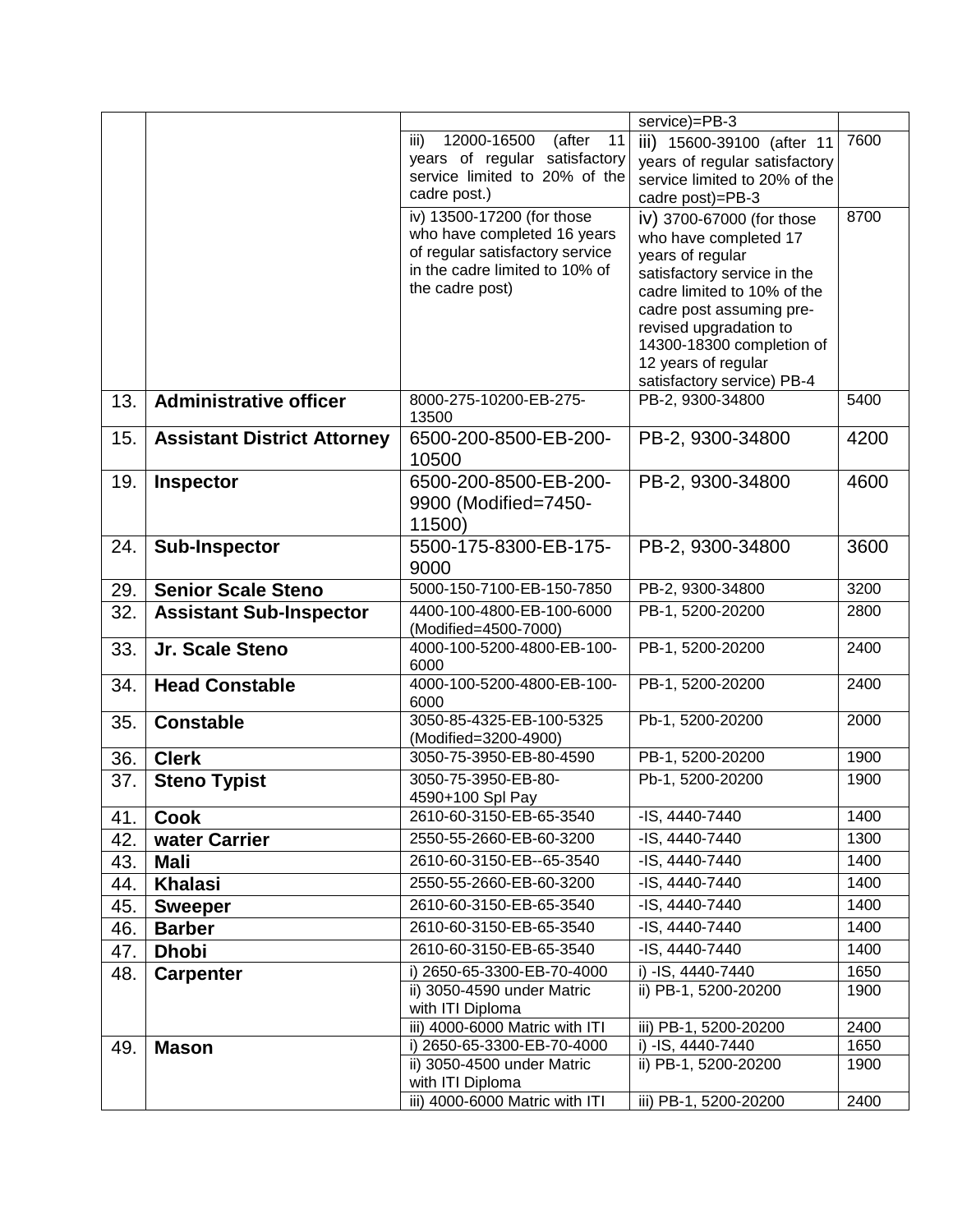| 50. | <b>Painter</b>     | i) 2650-65-3300-EB-70-4000     | i) -IS, 4440-7440     | 1650 |
|-----|--------------------|--------------------------------|-----------------------|------|
|     |                    | ii) 3050-4590 under Matric     | ii) PB-1, 5200-20200  | 1900 |
|     |                    | with ITI Diploma               |                       |      |
|     |                    | iii) 4000-6000 Matric with ITI | iii) PB-1, 5200-20200 | 2400 |
| 51. | <b>Mochi</b>       | 2610-60-3150-EB-65-3540        | -IS, 4440-7440        | 1400 |
| 52. | <b>Electrician</b> | 2650-65-3300-EB-70-4000        | i) -IS, 4440-7440     | 1650 |
|     |                    | ii) 3050-4590 under Matric     | ii) PB-1, 5200-20200  | 1900 |
|     |                    | with ITI Diploma               |                       |      |
|     |                    | iii) 4000-6000 Matric with ITI | iii) PB-1, 5200-20200 | 2400 |
|     |                    | ii) 3050-4590 under Matric     | ii) PB-1, 5200-20200  | 1900 |
|     |                    | with ITI Diploma               |                       |      |
|     |                    | iii) 4000-6000 Matric with ITI | iii) PB-1, 5200-20200 | 2400 |
|     |                    | ii) 3050-4590 under Matric     | ii) PB-1, 5200-20200  | 1900 |
|     |                    | with ITI Diploma               |                       |      |
|     |                    | iii) 4000-6000 Matric with ITI | iii) PB-1, 5200-20200 | 2400 |
| 57. | <b>Tailor</b>      | 2610-60-3150-EB-60-3540        | -IS, 4440-7440        | 1400 |
| 58. | <b>Chowkidar</b>   | 2550-55-2660-EB-60-3200        | -IS, 4440-7440        | 1300 |
| 60. | <b>Peon</b>        | 2550-55-2660-EB-60-3200        | -IS. 4440-7440        | 1300 |
| 61. | <b>Jamadar</b>     | 2650-65-3300-EB-70-4000        | -IS, 4440-7440        | 1650 |

### **Ex-gratia payments and other Compensations:-**

- 1. Amount of Rs. ;25,000/- given as Ex-gratia grant by Government.
- 2. Amount of relief money given from Haryana Police Welfare fund.
- 3. Leave encashment for 300 days earned leave.
- 4. Release of family pension D.C.R.G. and commutation.
- 5. Benefit under Group Insurance Scheme.
- 6. Final payment of G.P.F.
- 7. Issue of identity card for free education to the children of deceased Police Officer.
- 8. Special Ex-gratia grant to the family of Police Personal who dies while fighting with anti-social aliments.

9. Payment of Rs. One lac under Janta Police Insurance Policy to the family of deceased who die due to accident.

10. The widow or unmarried son/daughter of the deceased shall be required to apply for Govt. job or Rs. 5,00,000/- within Six months on the death of deceased under Ex-gratia assistance rule 2005. If there is no post is available in the department with in a period of 4 years from the death of deceased, the dependent of deceased shall excesses on option for Rs. 5,00,000/- (C.F.A.) with in a period of three months after the expiry of the period of 4 years. In case no option is given in this prescribed period no C.F.A. will be given. No job/CFA will be given where length of service of deceased is less than 3 years. Only CFA will be given to the family where death of employee is after attaining the age of 55 years provided the dependent as applied for the same with in six month from the death of deceased. No. job/CFA with be given if the total income of family of deceased exceeds Rs. 6,000/- PM under this scheme.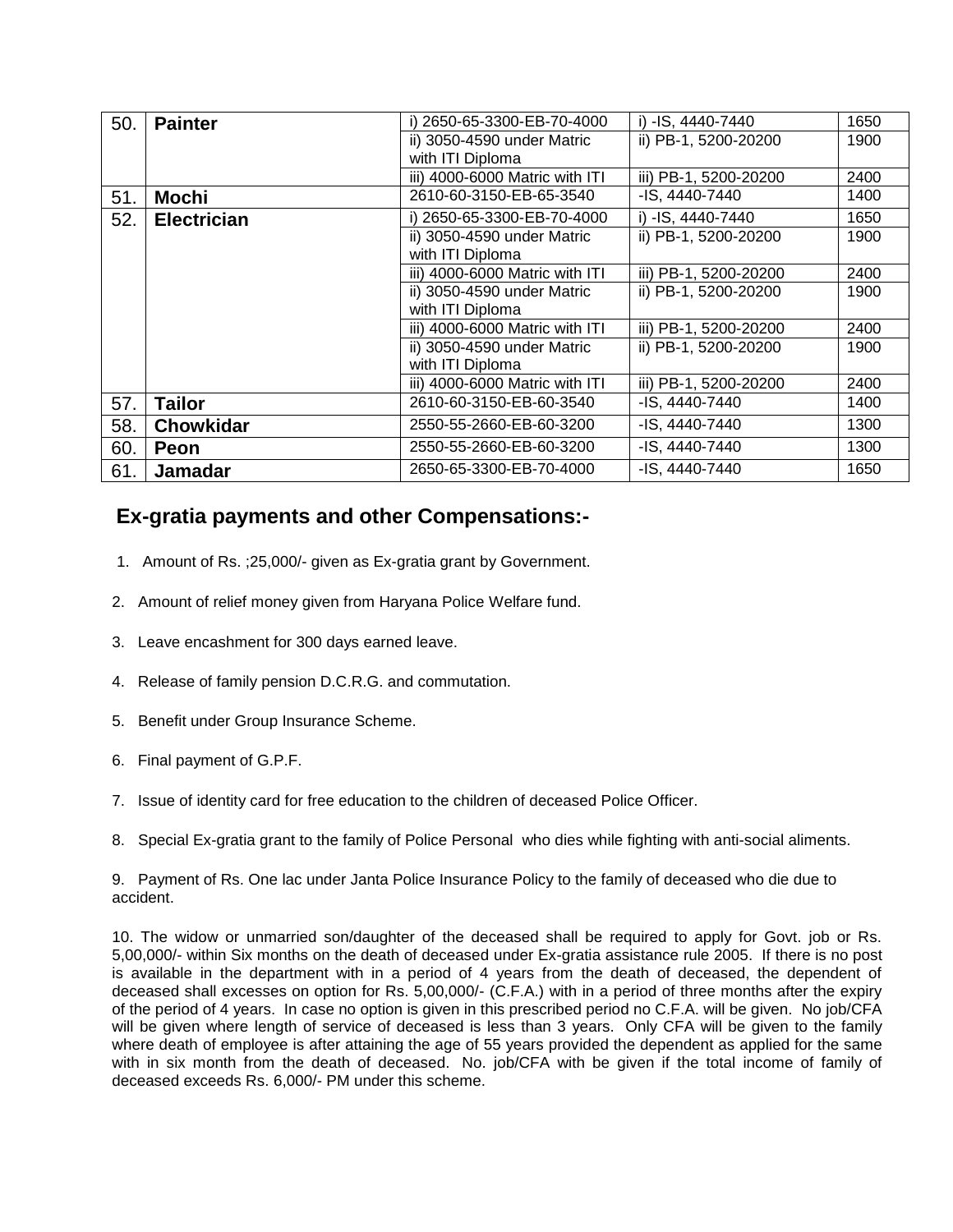As per rules all the above facility will be provided if they eligible for such benefits under rules.

# **PART-11**

#### **The budget allocated to each agency (Section 4(1) (b) (xi))**

#### **Budget/SNE (Unit-wise allotment to 2020-2021 under head "2055-Police" Non-Plan (as allotted in each budget every year)**

| <b>SUB HEAD</b>               |                                      | <b>AMOUNT</b>                                |                  |                    |                |          |  |  |
|-------------------------------|--------------------------------------|----------------------------------------------|------------------|--------------------|----------------|----------|--|--|
|                               |                                      | 109-Distt. Police                            |                  |                    |                |          |  |  |
| <b>SP</b> Ambala              |                                      | 1752365979                                   |                  |                    |                |          |  |  |
|                               |                                      | <b>BUDGET AVAILABILITY REPORT</b>            |                  |                    |                |          |  |  |
|                               | As on Dated 01.04.2020 to 31.03.2021 |                                              |                  |                    |                |          |  |  |
|                               |                                      | Treasury/Sub-Treasury: Ambala at Ambala City |                  |                    |                |          |  |  |
| DDO Code/ Name: 0610          |                                      | SP Ambala                                    |                  |                    |                |          |  |  |
| <b>Head of Account</b>        |                                      | <b>Obj Code Description</b>                  | <b>Amount</b>    | <b>Cumulative</b>  | <b>Balance</b> |          |  |  |
|                               |                                      |                                              | <b>Allocated</b> | <b>Expenditure</b> | Amount         |          |  |  |
| 2039-51-001-97-51-05-P-01-R-V | 01                                   | Salary                                       | 1422240          | 1422240            |                | $\Omega$ |  |  |
| 2039-51-001-97-51-05-P-01-R-V | 197132                               | 197132                                       |                  | $\theta$           |                |          |  |  |
| 2039-51-001-97-51-05-P-01-R-V | 188540                               | 188540                                       |                  | $\Omega$           |                |          |  |  |

|                               |    |                                  | <b>Allocated</b> | <b>Expenditure</b> | <b>Amount</b>    |
|-------------------------------|----|----------------------------------|------------------|--------------------|------------------|
| 2039-51-001-97-51-05-P-01-R-V | 01 | Salary                           | 1422240          | 1422240            | $\boldsymbol{0}$ |
| 2039-51-001-97-51-05-P-01-R-V | 03 | <b>Deamess Allowances</b>        | 197132           | 197132             | $\overline{0}$   |
| 2039-51-001-97-51-05-P-01-R-V | 04 | <b>Travel Expenses</b>           | 188540           | 188540             | $\boldsymbol{0}$ |
| 2039-51-001-97-51-05-P-01-R-V | 67 | <b>Medical Reimbursement</b>     | 90331            | 90331              | $\overline{0}$   |
| 2039-51-001-97-51-05-P-01-R-V | 70 | <b>Leave Travel Concession</b>   | $\Omega$         | 0                  | 0                |
|                               |    | <b>Scheme Total</b>              | 1898243          | 1898243            | $\bf{0}$         |
| 2041-51-102-98-51-34-P-01-N-V | 34 | Other Charges                    | 2711269          | 2711269            | $\boldsymbol{0}$ |
|                               |    | <b>Scheme Total</b>              | 2711269          | 2711269            | $\bf{0}$         |
| 2049-60-701-96-51-06-P-01-R-C | 25 | Interest                         | 214779           | 214779             | $\boldsymbol{0}$ |
|                               |    | <b>Scheme Total</b>              | 214779           | 214779             | $\bf{0}$         |
| 2055-51-109-94-51-36-P-01-R-V | 34 | <b>Other Charges</b>             | 36942            | 36942              | 0                |
|                               |    | <b>Scheme Total</b>              | 36942            | 36942              | $\bf{0}$         |
| 2055-51-109-99-51-36-P-01-R-C | 34 | <b>Other Charges</b>             | 300000           | 300000             | 0                |
|                               |    | <b>Scheme Total:</b>             | 300000           | 300000             | $\bf{0}$         |
| 2055-51-109-99-51-36-P-01-R-V | 01 | Salary                           | 1199708699       | 1199708699         | $\overline{0}$   |
| 2055-51-109-99-51-36-P-01-R-V | 02 | Wages                            | 208537280        | 208537280          | $\boldsymbol{0}$ |
| 2055-51-109-99-51-36-P-01-R-V | 03 | <b>Deamess Allowances</b>        | 163533447        | 163533447          | $\boldsymbol{0}$ |
| 2055-51-109-99-51-36-P-01-R-V | 04 | <b>Travel Expenses</b>           | 48062753         | 48062753           | $\boldsymbol{0}$ |
| 2055-51-109-99-51-36-P-01-R-V | 05 | <b>Office Expenses</b>           | 7756735          | 7756735            | $\overline{0}$   |
| 2055-51-109-99-51-36-P-01-R-V | 06 | Rent, Rates and Taxes            | 1145611          | 1145611            | $\boldsymbol{0}$ |
| 2055-51-109-99-51-36-P-01-R-V | 15 | Secret Services Expenditure      | 1200000          | 1200000            | $\boldsymbol{0}$ |
| 2055-51-109-99-51-36-P-01-R-V | 17 | <b>Minor Works</b>               | 1453048          | 1453048            | $\boldsymbol{0}$ |
| 2055-51-109-99-51-36-P-01-R-V | 21 | Motor Vehicle                    | 10582897         | 10582897           | $\boldsymbol{0}$ |
| 2055-51-109-99-51-36-P-01-R-V | 24 | Material and Supply              | 2647069          | 2647069            | $\boldsymbol{0}$ |
| 2055-51-109-99-51-36-P-01-R-V | 34 | Other Charges                    | 2688428          | 2688428            | $\overline{0}$   |
| 2055-51-109-99-51-36-P-01-R-V | 42 | Service or Commitment<br>Charges | 79801            | 79801              | $\mathbf{0}$     |
| 2055-51-109-99-51-36-P-01-R-V | 45 | P.O.L.                           | 34396919         | 34396919           | $\boldsymbol{0}$ |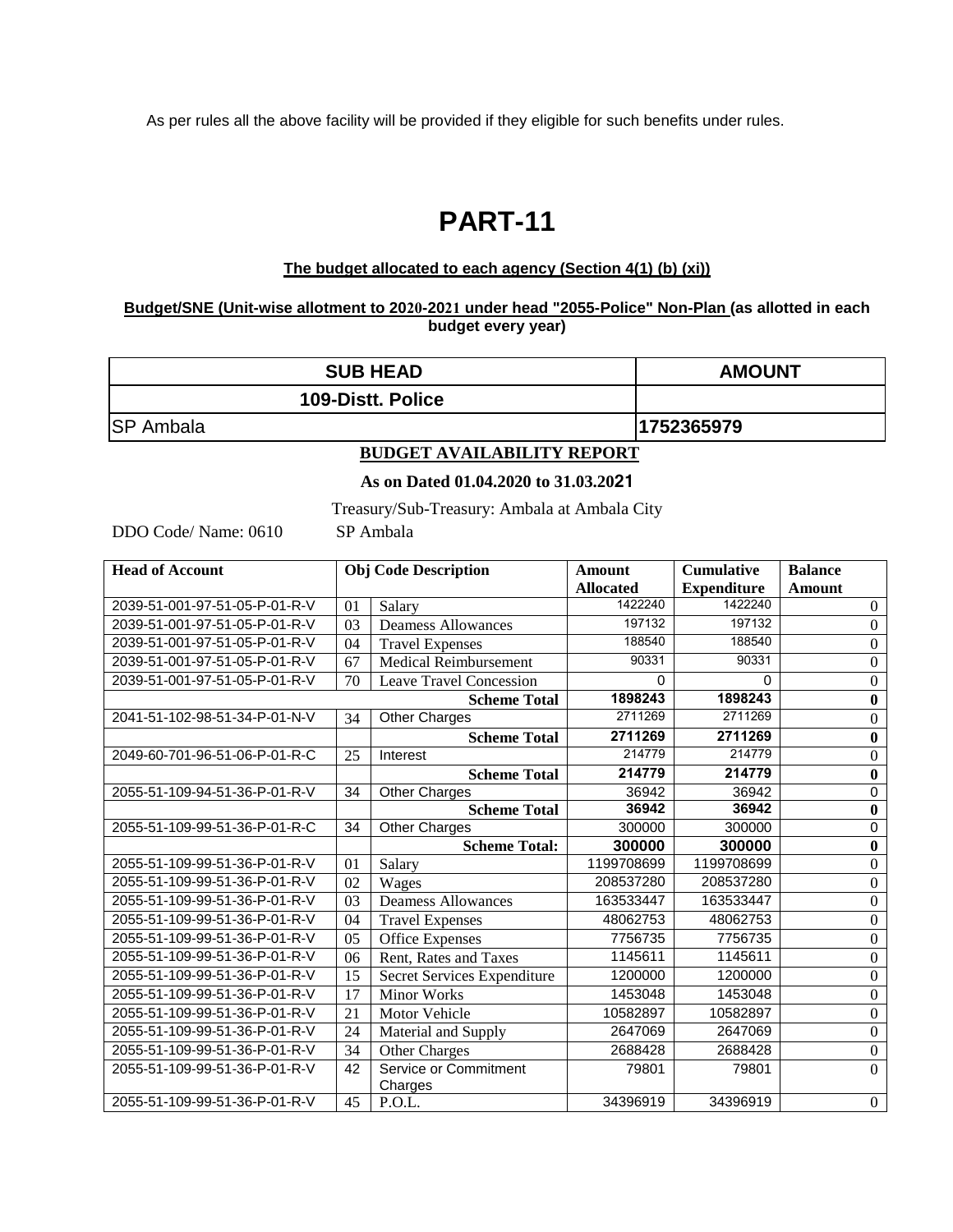| 2055-51-109-99-51-36-P-01-R-V | 67 | Medical Reimbursement      | 24276974   | 24276974   | $\theta$ |
|-------------------------------|----|----------------------------|------------|------------|----------|
| 2055-51-109-99-51-36-P-01-R-V | 69 | <b>Contractual Service</b> | 3241947    | 3241947    | $\theta$ |
| 2055-51-109-99-51-36-P-01-R-V | 70 | Leave Travel Concession    | 131625     | 131625     | $\theta$ |
| 2055-51-109-99-51-36-P-01-R-V | 79 | Ex-Gratia                  | 36359746   | 36359746   | $\Omega$ |
| 2055-51-109-99-51-36-P-01-R-V | 92 | <b>Energy Charges</b>      | 6563000    | 6563000    | $\Omega$ |
|                               |    | <b>Scheme Total</b>        | 1752365979 | 1752365979 | 0        |
| 2055-51-114-96-51-36-P-03-N-V | 88 | Computerisation (IT)       | 999444     | 999444     | $\Omega$ |
|                               |    | <b>Scheme Total</b>        | 999444     | 999444     | 0        |
| 2245-02-101-98-51-04-P-01-R-V | 24 | Material and Supply        | 1595816    | 1595816    | $\Omega$ |
|                               |    | <b>Scheme Total</b>        | 1595816    | 1595816    | 0        |

#### **The manner of execution of subsidy program**

(Section  $4(1)(b)(xii)$ 

**List of individuals given subsidy**

| S.No. | Name and<br>address of<br>the<br>benefiary | <b>Purpose for</b><br>which<br>subsidy<br>provided | Amount of<br>subsidy | Amount of<br>subsidy | <b>Scheme</b><br>and<br><b>Criterion for</b><br>selection | No. of time<br>subsidy<br>given in<br>past with<br>purpose |
|-------|--------------------------------------------|----------------------------------------------------|----------------------|----------------------|-----------------------------------------------------------|------------------------------------------------------------|
|       |                                            | Ex-gratia                                          |                      |                      | Dependents                                                |                                                            |
| 2.    |                                            | Scholarships                                       |                      |                      | -do-                                                      |                                                            |

# **PART-13**

Particulars of recipients of concessions, permits or authorizations granted

(Section 4(1)(b)(xiii)

### **List of beneficiaries:**

| Name and address Nature of<br>of the beneficiary | concession/permit/<br><b>lauthorization</b><br><b>Iprovided</b> | <b>Purpose for which</b><br>laranted | <b>Scheme and</b><br>criterion for<br><b>Iselection</b> | No. of times similar<br>concession given in<br>past with purpose. |  |  |  |
|--------------------------------------------------|-----------------------------------------------------------------|--------------------------------------|---------------------------------------------------------|-------------------------------------------------------------------|--|--|--|
| -Nil-                                            |                                                                 |                                      |                                                         |                                                                   |  |  |  |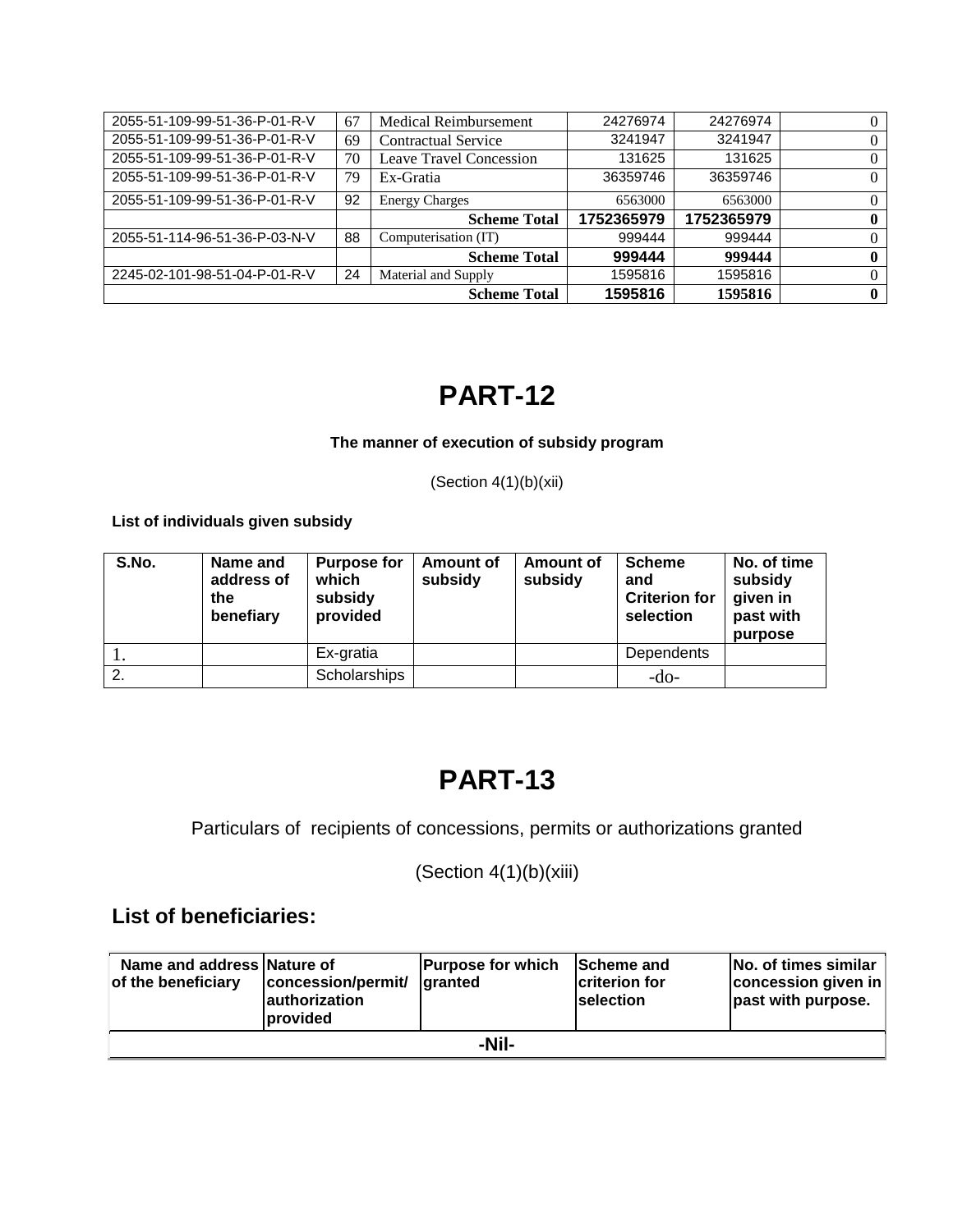Information available in an electronic form

[Section  $4(1)$  (b)  $(xiv)$ ]

Details of information

#### **CRIME FIGURES FOR THE YEARS 2006,2007,2008,2009,2010, 2011, 2012, 2013, 2014, 2015, 2016, 2017, 2018, 2019 & 2020**

| <b>Heads of Crime</b>                           | 2006           | 2007           | 2008                     | 2009           | 2010           | 2011           | 2012           | 2013           | 2014                     | 2015           | 2016           | 2017                     | 2018         | 2019                     | 2020                     |
|-------------------------------------------------|----------------|----------------|--------------------------|----------------|----------------|----------------|----------------|----------------|--------------------------|----------------|----------------|--------------------------|--------------|--------------------------|--------------------------|
| <b>Murder</b>                                   | 39             | 39             | 31                       | 35             | 35             | 42             | 15             | 21             | 25                       | 17             | 22             | 19                       | 34           | 29                       | 31                       |
| <b>Culpable Homicide</b>                        | $\overline{2}$ | $\overline{4}$ | $\overline{\phantom{a}}$ | $\mathbf{1}$   | $\mathbf{1}$   | $\overline{4}$ | 3              | 2              | $\mathbf{1}$             | $\overline{4}$ | $\overline{7}$ | $\mathbf{1}$             | 04           | $\overline{2}$           | $\overline{2}$           |
| <b>Attempt to Murder</b>                        | 12             | 12             | 31                       | 18             | 30             | 34             | 16             | 12             | 18                       | 15             | 43             | 38                       | 28           | 38                       | 44                       |
| <b>Kidnapping / Abduction</b>                   | 21             | 15             | 55                       | 20             | 33             | 38             | 75             | 144            | 159                      | 69             | 62             | 66                       | 165          | 178                      | 109                      |
| <b>Assault on Government</b><br><b>Servants</b> | 23             | 31             | 33                       | 22             | 25             | 28             | 15             | 20             | 6                        | $\overline{7}$ | 33             | 29                       | 34           | 25                       | 36                       |
| <b>Rioting</b>                                  | 3              | $\overline{a}$ | 1                        | 3              | 3              | $\overline{a}$ | $\mathbf{1}$   | 3              | $\overline{4}$           | 5              | 33             | 60                       | 35           | $\overline{\phantom{a}}$ | $\overline{\phantom{a}}$ |
| <b>Dacoity</b>                                  | $\overline{7}$ | 5              | 2                        | 5              | $\overline{4}$ | $\mathbf{Q}$   | $\overline{a}$ | $\overline{4}$ | $\blacksquare$           |                | $\overline{4}$ | 3                        | 02           | $\mathbf{1}$             | 5                        |
| <b>Robbery</b>                                  | 18             | 11             | 15                       | 21             | 18             | 32             | 21             | 15             | 16                       | 8              | 13             | $\overline{7}$           | 05           | 14                       | 22                       |
| <b>Burglary</b>                                 | 302            | 252            | 263                      | 242            | 288            | 422            | 362            | 395            | 321                      | 224            | 297            | 289                      | 325          | 398                      | 330                      |
| <b>Total Theft</b>                              | 431            | 361            | 415                      | 421            | 652            | 700            | 600            | 436            | 430                      | 323            | 473            | 528                      | 537          | 672                      | 538                      |
| <b>Other IPC</b>                                | 1808           | 1648           | 1714                     | 1557           | 1759           | 1822           | 1229           | 1203           | 997                      | 1039           | 1972           | 2148                     | 2352         | 2409                     | 3418                     |
| <b>Total IPC</b>                                | 2666           | 2378           | 2560                     | 2345           | 2848           | 3131           | 2337           | 2255           | 1977                     | 1711           | 2959           | 3188                     | 3521         | 3766                     | 4535                     |
| <b>LOCAL &amp; SPECIAL LAWS</b>                 |                |                |                          |                |                |                |                |                |                          |                |                |                          |              |                          |                          |
| <b>Excise Act</b>                               | 128            | 95             | 145                      | 148            | 352            | 398            | 650            | 574            | 214                      | 138            | 349            | 194                      | 117          | 77                       | 308                      |
| <b>NDPS Act</b>                                 | 41             | 55             | 41                       | 28             | 42             | 52             | 33             | 71             | 31                       | 47             | 101            | 75                       | 114          | 129                      | 107                      |
| <b>Arms Act</b>                                 | 24             | 29             | 28                       | 16             | 28             | 37             | 13             | 14             | 17                       | 31             | 25             | 41                       | 29           | 43                       | 34                       |
| <b>Gambling Act</b>                             | 340            | 317            | 253                      | 238            | 317            | 375            | 296            | 383            | 316                      | 348            | 431            | 403                      | 580          | 638                      | 442                      |
| P.C.Act                                         | 5              | $\mathbf{1}$   | $\overline{\phantom{a}}$ | $\overline{4}$ | $\overline{4}$ | $\overline{2}$ | $\mathbf{1}$   | $\mathbf{1}$   | $\overline{\phantom{a}}$ | $\overline{2}$ | $\mathbf{1}$   | $\overline{\phantom{a}}$ | $\mathbf{0}$ | $\overline{2}$           | $\overline{2}$           |
| <b>Other Local &amp; Special</b><br>Laws        | 218            | 174            | 93                       | 156            | 330            | 354            | 166            | 168            | 140                      | 92             | 197            | 417                      | 335          | 269                      | 236                      |
| <b>Total Local &amp; Special</b><br>Laws        | 756            | 671            | 560                      | 590            | 1073           | 1218           | 1159           | 1211           | 718                      | 658            | 1104           | 1130                     | 1175         | 1158                     | 1129                     |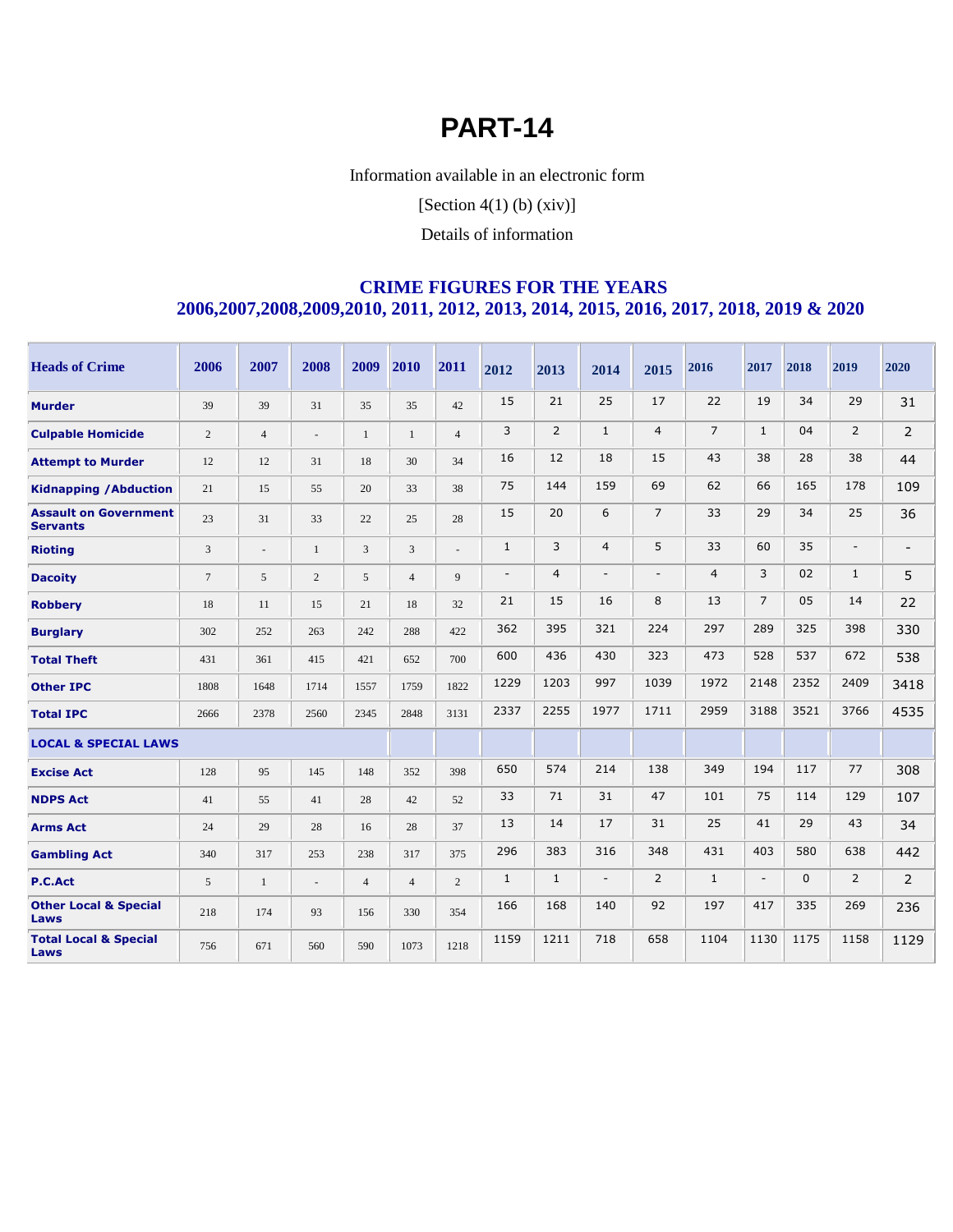### **Particulars of facilities available to citizens for obtaining information**

[Section 4(1)(b)(xv)]

### **Facilities available for obtaining information**

| S.No. | <b>Facility available</b>            | Nature of Information available   | <b>Working hours</b> |
|-------|--------------------------------------|-----------------------------------|----------------------|
|       | Website                              | Online                            | round-the-clock      |
|       |                                      |                                   |                      |
|       | https://haryanapoliceonline.gov.in/  |                                   |                      |
|       | https://ambala.haryanapolice.gov.in/ |                                   |                      |
|       | <b>Notice Board</b>                  | 1. Right to Information Act. 2005 |                      |

# **PART-16**

# **Particulars of Public Information Officers**

[Section  $4(1)$  (b)(xvi)]

### **District Police Ambala**

| <b>S. No.</b> | <b>Section</b>    | Name of<br>Unit | Post                                                         | <b>Officer Posted</b>                            | <b>E-Mail Address</b>  |
|---------------|-------------------|-----------------|--------------------------------------------------------------|--------------------------------------------------|------------------------|
| 1.            | Section 19<br>(1) | Ambala          | First Appellate Authority Superintendent of Police,          | Ambala                                           | spamb@hry.nic.in       |
| 2.            | Section 5<br>(1)  | $-do-$          | <b>State Public Information</b><br>Officer                   | Deputy Superintendent of<br>Police, HQ. Ambala   | dspambhq-hry@nic.in    |
| 3.            | $-do-$            | $-do-$          | <b>Assistant.</b> State Public<br><b>Information Officer</b> | Deputy Superintendent of<br>Police, Ambala Cantt | dspambcantt-hry@nic.in |
| 4.            | $-do-$            | $-do-$          | $-do-$                                                       | Deputy Superintendent of<br>Police, Barara       | dspbarara-hry@nic.in   |
| 5.            | $-do-$            | -do-            | $-do-$                                                       | Deputy Superintendent of<br>Police, Naraingarh   | dspngarh-hry@nic.in    |

As per Govt. Notification No. 5/4/2005-1AR dated 29-12-2005, CID and Security Organizations of Police are exempted under Right to Information Act, 2005.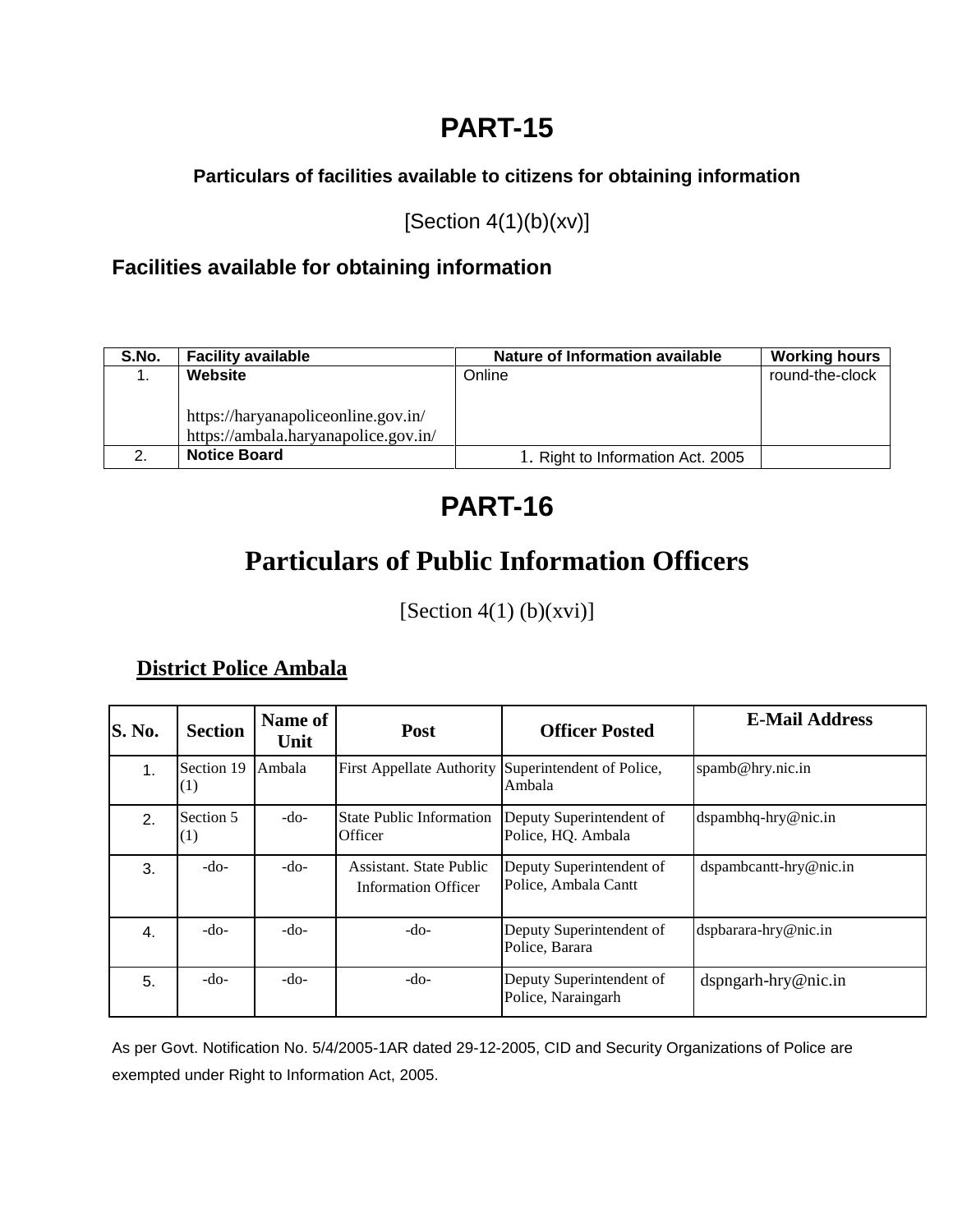# **All other information as prescribed**

 $[Section 4(1) (b)(xvii)]$ 

Time to time all other information as prescribed for dissemination shall be collated, tabulated, complied, collected and provided in manual form.

REGISTER OF REQUESTS FOR INFORMATION & DISPOSAL OF REQUESTS UNDER RTI ACT, 2005

| Sr. | Name of the  | Number         | No, of requests  |     | Particulars of any        |       | The amount of charges |             | Factual report of the | Recommendation if      |
|-----|--------------|----------------|------------------|-----|---------------------------|-------|-----------------------|-------------|-----------------------|------------------------|
| No. | Public       | of             | rejected(        |     | disciplinary action taken |       | collected             |             | efforts made by the   | any received for the   |
|     | Authority    | requests       | reasons in brief |     | against any official on   |       |                       |             | public authorities to | development /          |
|     |              | received       | ) as per         |     | account of violation of   |       |                       |             | administer and        | improvement /          |
|     |              |                | provisions of    |     | <b>RTI Act</b>            |       |                       |             | implement the spirit  | modernization /        |
|     |              |                | the Act.         |     |                           |       |                       |             | and intention of this | reform or amendment    |
|     |              |                |                  |     |                           |       |                       |             | Act                   | to this Act or other   |
|     |              |                |                  |     |                           |       |                       |             |                       | legislation or common  |
|     |              |                |                  |     |                           |       |                       |             |                       | low or any other       |
|     |              |                |                  |     |                           |       |                       |             |                       | matter relevant to RTi |
|     |              |                |                  |     |                           |       |                       |             |                       | Act and action         |
|     |              |                |                  |     |                           |       |                       |             |                       | thereon.               |
|     |              |                |                  |     |                           |       |                       |             |                       |                        |
|     | $\mathbf{1}$ | $\overline{2}$ | 3                |     | $\overline{4}$            |       | 5                     |             | 6                     | $\overline{7}$         |
|     |              |                |                  |     |                           |       |                       |             |                       |                        |
|     |              |                | (a)              | (b) | (a)                       | (b)   | (a)                   | (b)         |                       |                        |
|     |              |                |                  |     |                           |       |                       |             |                       |                        |
|     |              |                |                  |     |                           |       |                       |             |                       |                        |
|     |              |                | U/S 8            | U/S | On the                    | Other | Application           | Documenta   |                       |                        |
|     |              |                |                  | 9   | recommend-                | wise  | charges u/s           | tion        |                       |                        |
|     |              |                |                  |     | ation of the              |       | 6(1)                  |             |                       |                        |
|     |              |                |                  |     | commission                |       |                       | Charges u/s |                       |                        |
|     |              |                |                  |     |                           |       |                       | 7(3)        |                       |                        |
| 01  | SPIO-Com-    | 2788           | 233              | Nil | Nil                       | Nil   | Rs-46824/-            | Rs-25398/-  |                       |                        |
|     | Asst         |                |                  |     |                           |       |                       |             |                       |                        |
|     | Superintende |                |                  |     |                           |       |                       |             |                       |                        |
|     | nt of Police |                |                  |     |                           |       |                       |             |                       |                        |
|     |              |                |                  |     |                           |       |                       |             |                       |                        |
|     | HQ Ambala    |                |                  |     |                           |       |                       |             |                       |                        |
|     |              |                |                  |     |                           |       |                       |             |                       |                        |

## YEAR - 2017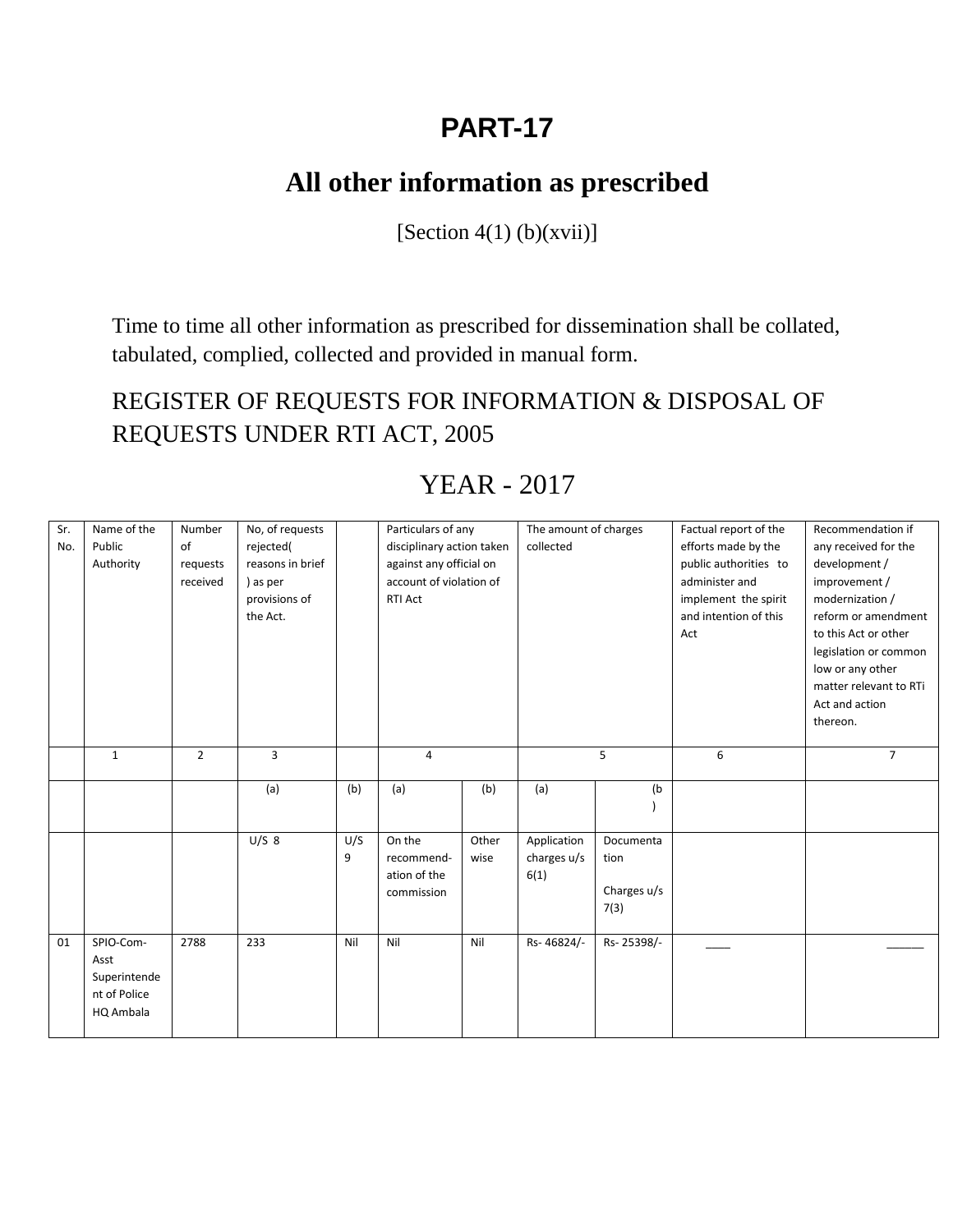### Annexure - B

## REGISTER OF REQUESTS FOR INFORMATION & DISPOSAL OF REQUESTS UNDER RTI ACT, 2005

| Sr.No. | Name of<br>the<br>Public<br>Authority                             | Number<br>of<br>requests<br>received |                                                                                                                | Particulars of applicants | <b>Gender Status</b>    |      |      |        |
|--------|-------------------------------------------------------------------|--------------------------------------|----------------------------------------------------------------------------------------------------------------|---------------------------|-------------------------|------|------|--------|
|        | $\mathbf{1}$                                                      | $\overline{2}$                       |                                                                                                                |                           | $\overline{\mathbf{4}}$ |      |      |        |
|        |                                                                   |                                      | Serving &<br>NGO, s<br><b>Members</b><br>General<br>Public<br>of the<br>Retired<br>Media<br>Govt.<br>Employees |                           |                         |      | Male | Female |
| 01     | SPIO-<br>Com-Asst<br>Superinte<br>ndent of<br>Police HQ<br>Ambala | 2788                                 | 45                                                                                                             | <b>NIL</b>                | 278                     | 2465 | 2346 | 442    |

### YEAR - 2017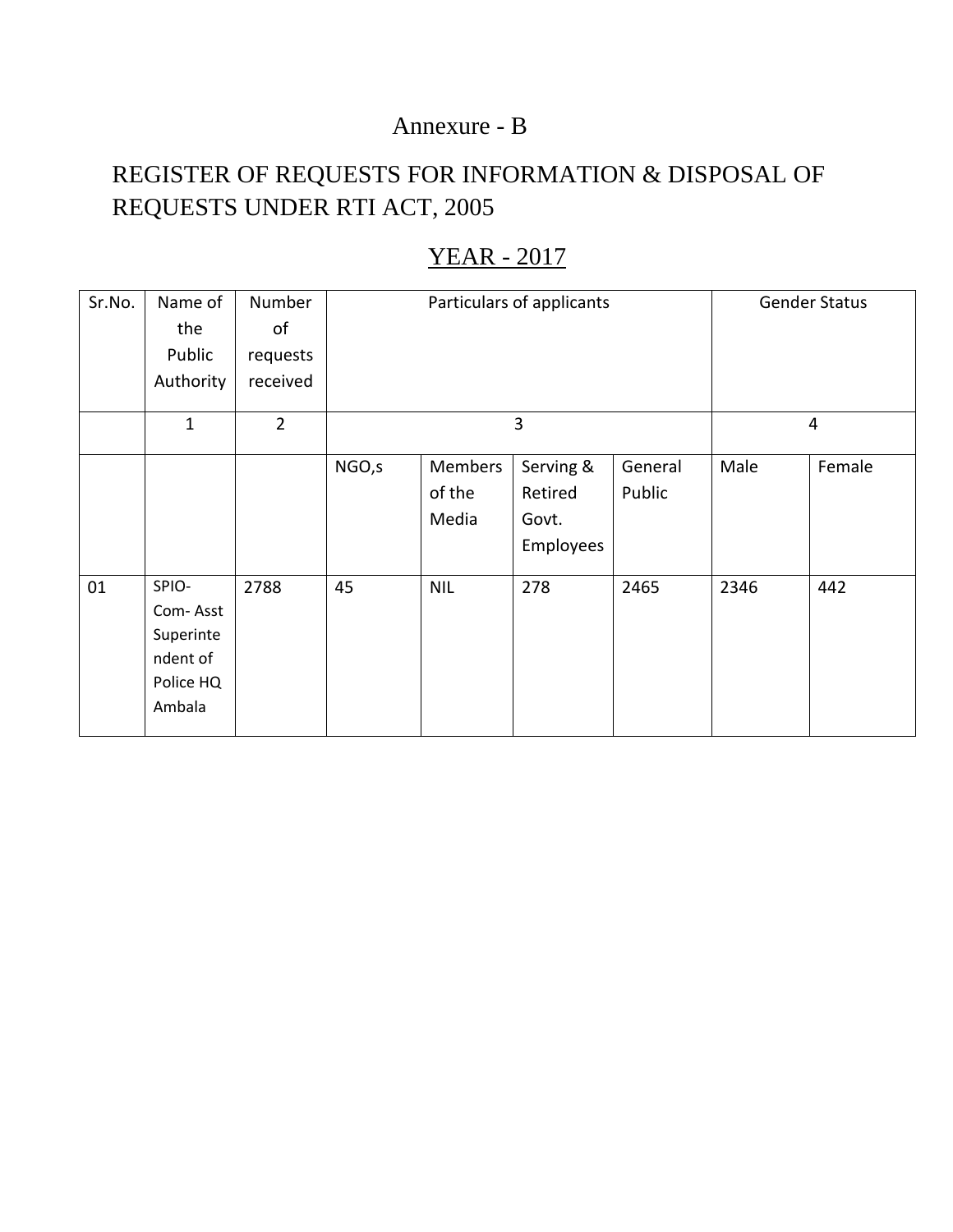### <u>अवधि वर्ष 2017</u>

सूचना के अधिकार अधिनियम –2005 के अंतर्गत सूचना हेतू प्राप्त प्रार्थना पत्र एवं एनके निपटान का रजिस्टर

| लोक<br>प्राधिकरण का<br>नाम                                                              | प्राप्त<br>प्रार्थना<br>पत्रों की<br>सख्या | अधिनियम के<br>निहित व्यवस्थाओं<br>अनुसार (संक्षिप्त<br>कारणों सहित)<br>अस्वीकार प्रार्थना<br>पत्रों की संख्या |                         | सूचना के<br>अधिकार के<br>अधिनियम के<br>उल्लंधन के<br>कारण किसी<br>कर्मचारी के<br>विरूद्व की गई |                       | प्राप्त षुल्क राषि<br>(रुपयों में) |                    | इस अधिनियम<br>के प्रबन्ध,<br>भावना व<br>आषय हेतू<br>लोक<br>प्राधिकरण<br>द्वारा किये गये<br>प्रयत्नो की<br>वास्तविक<br>रिपोर्ट | इस अधिनियम के<br>विकास ध<br>उत्थान / सुधार<br>$/$ संषोधन अथवा<br>अन्य बात जो<br>सामान्य नियम या<br>किसी अन्य बात<br>जो कि सूचना के<br>अधिकार<br>अधिनियम के<br>अनुरूप हो ओर<br>उन पर की गई<br>कार्यवाही सम्बन्ध<br>अगर कोई<br>संसतुति हुई हो। |
|-----------------------------------------------------------------------------------------|--------------------------------------------|---------------------------------------------------------------------------------------------------------------|-------------------------|------------------------------------------------------------------------------------------------|-----------------------|------------------------------------|--------------------|-------------------------------------------------------------------------------------------------------------------------------|----------------------------------------------------------------------------------------------------------------------------------------------------------------------------------------------------------------------------------------------|
| $\mathbf{1}$                                                                            | 2                                          |                                                                                                               | 3                       |                                                                                                | 4                     |                                    | 5                  |                                                                                                                               | $\overline{7}$                                                                                                                                                                                                                               |
|                                                                                         |                                            | क                                                                                                             | ख                       | क                                                                                              | ख                     | क                                  | ख                  |                                                                                                                               |                                                                                                                                                                                                                                              |
|                                                                                         |                                            | धारा 8<br>के<br>अंतर्गत                                                                                       | धारा 9<br>के<br>अंतर्गत | आयोग<br>की<br>संस्तुति<br>पर                                                                   | दूसरे<br>प्रकार<br>से | आवेदन की<br>फिस                    | अभिलेखों<br>की फीस |                                                                                                                               |                                                                                                                                                                                                                                              |
| राज्य जन<br>सूचना<br>अधिकारी एवं<br>सहायक<br>पुलिस<br>अधीक्षक,<br>मुख्याल,<br>अम्बाला । | 2788                                       | 233                                                                                                           | शून्य                   | शून्य                                                                                          | शून्य                 | $46824 / -$                        | 25398/             |                                                                                                                               |                                                                                                                                                                                                                                              |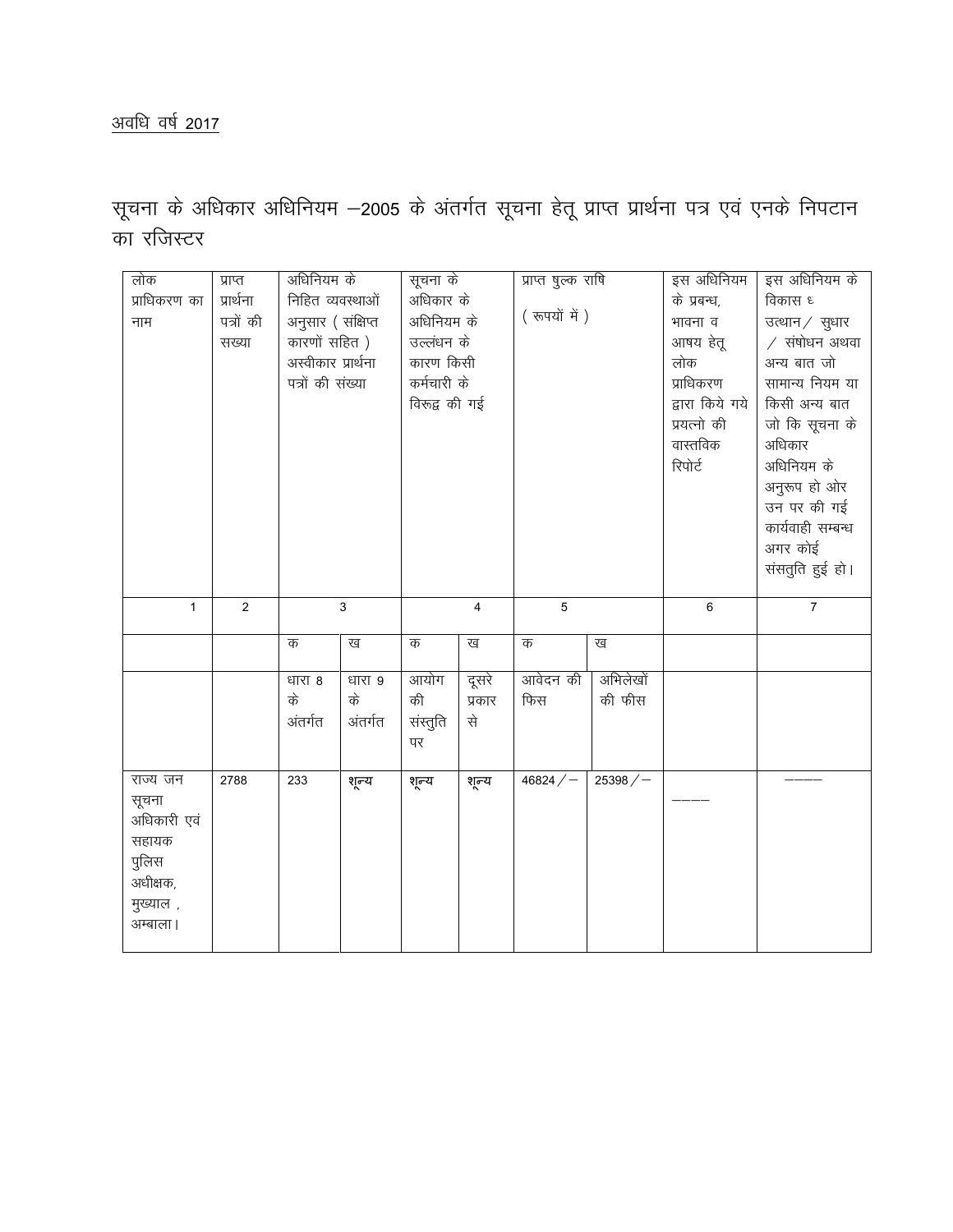### REGISTER OF REQUESTS FOR INFORMATION & DISPOSAL OF REQUESTS UNDER RTI ACT, 2005

| Sr.<br>No. | Name of<br>the Public<br>Authority<br>$\mathbf{1}$               | Number<br>of<br>requests<br>received<br>$\overline{2}$ | No, of<br>requests<br>rejected(<br>reasons in<br>brief) as<br>per<br>provisions<br>of the Act. | No. of<br>complaint<br>/Appeal<br>referred to<br>the stat<br>Information<br>Commission<br>3 | Particulars of any<br>disciplinary action<br>taken against any<br>official on account of<br>violation of RTI Act |                | The amount of<br>charges collected     | 5                                        | Factual report<br>of the efforts<br>made by the<br>public<br>authorities to<br>administer and<br>implement the<br>spirit and<br>intention of this<br>Act<br>6 | Recommendation if<br>any received for the<br>development /<br>improvement /<br>modernization /<br>reform or amendment<br>to this Act or other<br>legislation or common<br>low or any other<br>matter relevant to RTi<br>Act and action<br>thereon.<br>$\overline{7}$ |
|------------|------------------------------------------------------------------|--------------------------------------------------------|------------------------------------------------------------------------------------------------|---------------------------------------------------------------------------------------------|------------------------------------------------------------------------------------------------------------------|----------------|----------------------------------------|------------------------------------------|---------------------------------------------------------------------------------------------------------------------------------------------------------------|----------------------------------------------------------------------------------------------------------------------------------------------------------------------------------------------------------------------------------------------------------------------|
|            |                                                                  |                                                        |                                                                                                |                                                                                             |                                                                                                                  | $\overline{4}$ |                                        |                                          |                                                                                                                                                               |                                                                                                                                                                                                                                                                      |
|            |                                                                  |                                                        | (a)                                                                                            | (b)                                                                                         | (a)                                                                                                              | (b)            | (a)                                    | (b)                                      |                                                                                                                                                               |                                                                                                                                                                                                                                                                      |
|            |                                                                  |                                                        | $U/S$ 8                                                                                        | U/S9                                                                                        | On the<br>recommen<br>dation<br>0f<br>the<br>commissio<br>n                                                      | Other<br>wise  | Applicati<br>on<br>charges<br>u/s 6(1) | Documen<br>tation<br>Charges<br>u/s 7(3) |                                                                                                                                                               |                                                                                                                                                                                                                                                                      |
| 01         | SPIO-<br>Com-Dy.<br>Superinte<br>ndent of<br>Police HQ<br>Ambala | 2922                                                   | 188                                                                                            | Nil                                                                                         | Nil                                                                                                              | Nil            | Rs-<br>$52153/-$                       | Rs-<br>35095/-                           |                                                                                                                                                               |                                                                                                                                                                                                                                                                      |

### w.e.f. 01-01-2018 to 31-12-2018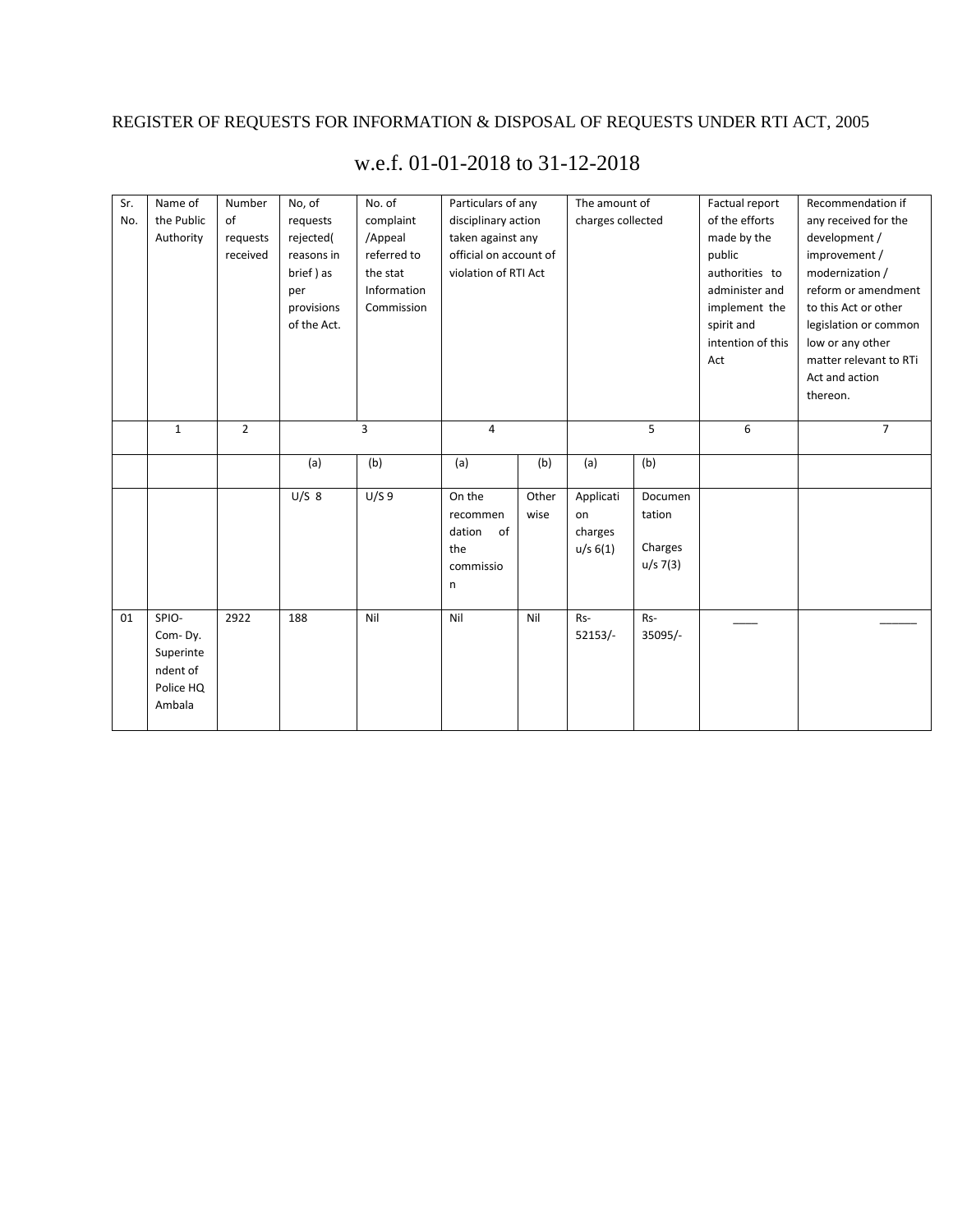### Annexure - B

.

# REGISTER OF REQUESTS FOR INFORMATION & DISPOSAL OF REQUESTS UNDER RTI ACT, 2005

### YEAR - 2018

| Sr. | Name of                                                           | Number         |                                                                                                                        | Particulars of applicants |                | <b>Gender Status</b> |      |        |
|-----|-------------------------------------------------------------------|----------------|------------------------------------------------------------------------------------------------------------------------|---------------------------|----------------|----------------------|------|--------|
| No. | the                                                               | of             |                                                                                                                        |                           |                |                      |      |        |
|     | Public                                                            | requests       |                                                                                                                        |                           |                |                      |      |        |
|     | Authority                                                         | received       |                                                                                                                        |                           |                |                      |      |        |
|     | $\mathbf{1}$                                                      | $\overline{2}$ |                                                                                                                        |                           | $\overline{4}$ |                      |      |        |
|     |                                                                   |                | NGO, s<br>Serving &<br><b>Members</b><br>General<br>Male<br>of the<br>Retired<br>Public<br>Media<br>Govt.<br>Employees |                           |                |                      |      | Female |
| 01  | SPIO-<br>Com-Asst<br>Superinte<br>ndent of<br>Police HQ<br>Ambala | 2922           | 58                                                                                                                     | <b>NIL</b>                | 70             | 2794                 | 2251 | 543    |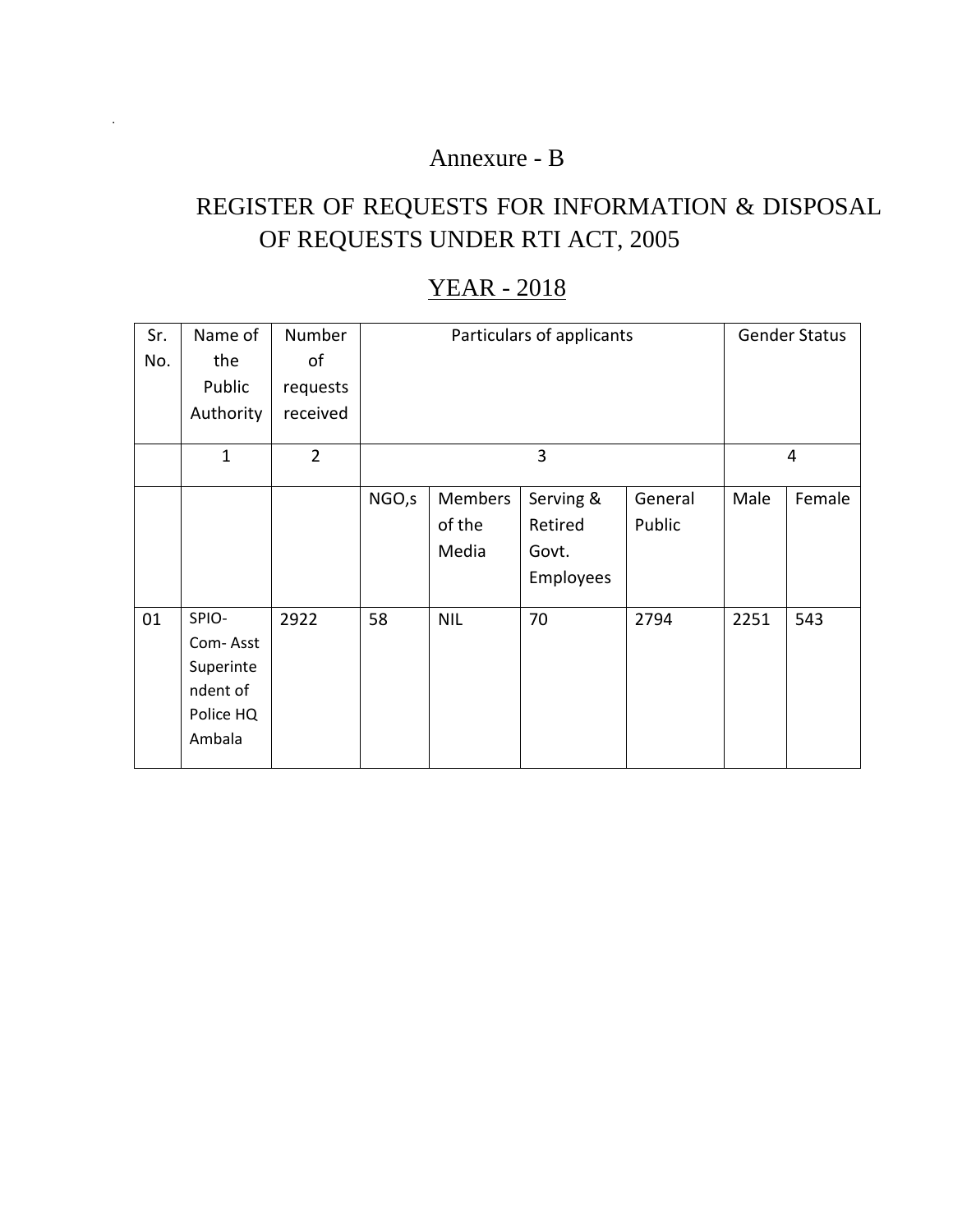### **REGISTER OF REQUESTS FOR INFORMATION & DISPOSAL OF REQUESTS UNDER RTI ACT , 2005**

| Sr          | Name of the   | Numbe          | No, of        | No. of      | Particulars of any          |            | The amount of     |                  | Factual report of the | Recommendatio     |
|-------------|---------------|----------------|---------------|-------------|-----------------------------|------------|-------------------|------------------|-----------------------|-------------------|
| $\cdot$ N   | Public        | r of           | requests      | complaint   | disciplinary action taken   |            | charges collected |                  | efforts made by the   | n if any received |
| 0.          | Authority     | request        | rejected(     | /Appeal     | against any official on     |            |                   |                  | public authorities to | for the           |
|             |               | s              | reasons in    | referred to | account of violation of RTI |            |                   |                  | administer and        | development /     |
|             |               | receive        | brief) as per | the stat    | Act                         |            |                   |                  | implement the spirit  | improvement /     |
|             |               | d              | provisions of | Informatio  |                             |            |                   |                  | and intention of this | modernization /   |
|             |               |                | the Act.      | n           |                             |            |                   |                  | Act                   | reform or         |
|             |               |                |               | Commissio   |                             |            |                   |                  |                       | amendment to      |
|             |               |                |               | n           |                             |            |                   |                  | this Act or other     |                   |
|             |               |                |               |             |                             |            |                   |                  | legislation or        |                   |
|             |               |                |               |             |                             |            |                   | common low or    |                       |                   |
|             |               |                |               |             |                             |            |                   | any other matter |                       |                   |
|             |               |                |               |             |                             |            |                   |                  |                       | relevant to RTi   |
|             |               |                |               |             |                             |            |                   |                  |                       | Act and action    |
|             |               |                |               |             |                             |            |                   |                  |                       | thereon.          |
|             |               |                |               |             |                             |            |                   |                  |                       |                   |
|             | $\mathbf{1}$  | $\overline{2}$ |               | 3           | $\overline{\mathbf{4}}$     |            | 5                 |                  | 6                     | $\overline{7}$    |
|             |               |                |               |             |                             |            |                   |                  |                       |                   |
|             |               |                | (a)           | (b)         | (a)                         | (b)        | (a)               | (b)              |                       |                   |
|             |               |                | U/S 8         | U/S9        | On the                      | Other wise | Applica           | Document         |                       |                   |
|             |               |                |               |             | recommend                   |            | tion              | ation            |                       |                   |
|             |               |                |               |             | - of<br>ation               |            | charges           |                  |                       |                   |
|             |               |                |               |             | the                         |            | u/s 6(1)          | Charges          |                       |                   |
|             |               |                |               |             | commission                  |            |                   | $u/s$ 7(3)       |                       |                   |
|             |               |                |               |             |                             |            |                   |                  |                       |                   |
| $\mathbf 0$ | SPIO-Com-     | 2872           | 237           | Nil         | Nil                         | Nil        | Rs-               | Rs-              |                       |                   |
| 1           | Dy.           |                |               |             |                             |            | 46084/            | 27743/           |                       |                   |
|             | Superintend   |                |               |             |                             |            |                   |                  |                       |                   |
|             | ent of Police |                |               |             |                             |            |                   |                  |                       |                   |
|             | HQ Ambala     |                |               |             |                             |            |                   |                  |                       |                   |

#### **w.e.f. 01-01-2019 to 31-12-2019**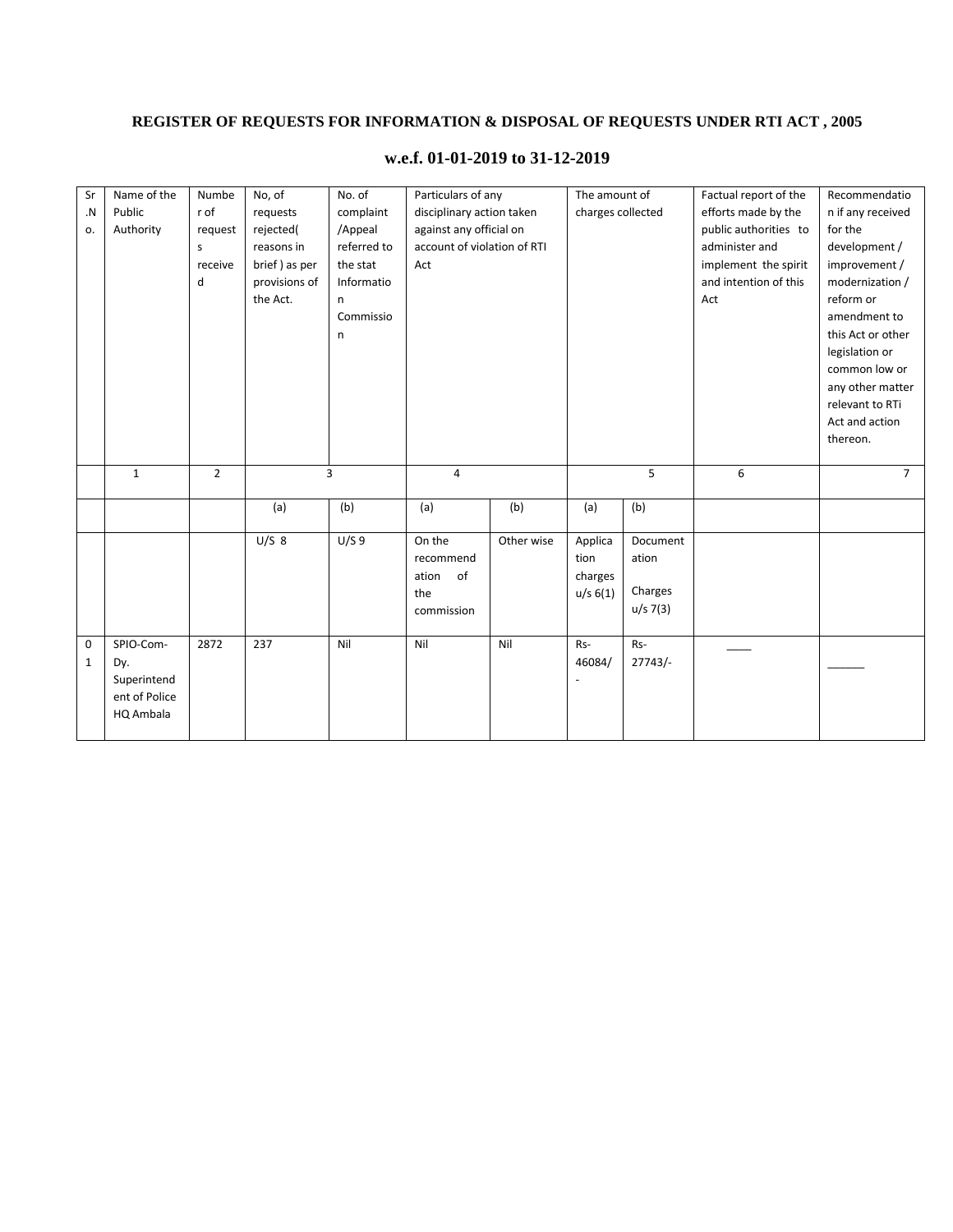### Annexure - B

## REGISTER OF REQUESTS FOR INFORMATION & DISPOSAL OF REQUESTS UNDER RTI ACT, 2005

| Sr.<br>No. | Name of<br>the<br>Public<br>Authority                                  | Number<br>of<br>requests<br>received |        | Particulars of applicants         | <b>Gender Status</b>                       |                   |      |        |
|------------|------------------------------------------------------------------------|--------------------------------------|--------|-----------------------------------|--------------------------------------------|-------------------|------|--------|
|            | $\mathbf{1}$                                                           | $\overline{2}$                       |        | 3                                 | $\overline{4}$                             |                   |      |        |
|            |                                                                        |                                      | NGO, s | <b>Members</b><br>of the<br>Media | Serving &<br>Retired<br>Govt.<br>Employees | General<br>Public | Male | Female |
| 01         | SPIO-<br>Com-<br>Asst.<br>Superinte<br>ndent of<br>Police HQ<br>Ambala | 2872                                 | 19     | <b>NIL</b>                        | 133                                        | 2720              | 2304 | 568    |

### YEAR - 2019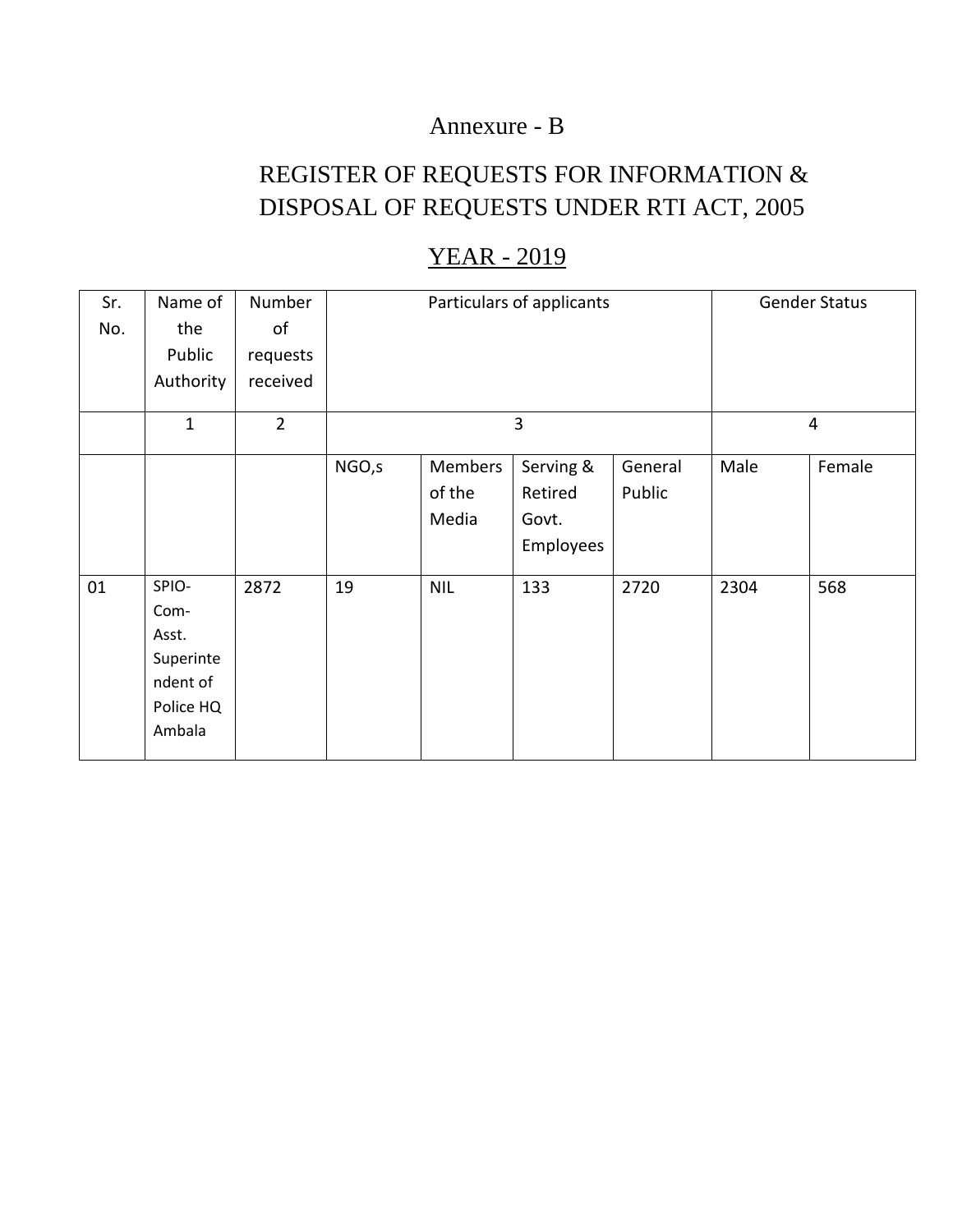#### **REGISTER OF REQUESTS FOR INFORMATION & DISPOSAL OF REQUESTS UNDER RTI ACT , 2005 w.e.f. 01-01-2020 to 31-12-2020**

| Sr.<br><b>No</b> | Name of the<br><b>Public</b><br><b>Authority</b>         | <b>Numbe</b><br>r of<br>reques<br>ts<br>receive<br>d | No, of<br>requests<br>rejected(<br>reasons in<br>brief) as<br>per<br>provisions<br>of the Act. | No. of<br>complaint<br>/Appeal<br>referred to<br>the stat<br>Informatio<br>n<br>Commissio<br>n | Particulars of any<br>disciplinary action<br>taken against any<br>official on account of<br>violation of RTI Act |               | The amount of<br>charges collected  |                                                  | Factual report of<br>the efforts made<br>by the public<br>authorities to<br>administer and<br>implement the<br>spirit and<br>intention of this<br>Act | Recommendation<br>if any received for<br>the development<br>/ improvement /<br>modernization /<br>reform or<br>amendment to<br>this Act or other<br>legislation or<br>common low or<br>any other matter<br>relevant to RTi<br>Act and action<br>thereon. |
|------------------|----------------------------------------------------------|------------------------------------------------------|------------------------------------------------------------------------------------------------|------------------------------------------------------------------------------------------------|------------------------------------------------------------------------------------------------------------------|---------------|-------------------------------------|--------------------------------------------------|-------------------------------------------------------------------------------------------------------------------------------------------------------|----------------------------------------------------------------------------------------------------------------------------------------------------------------------------------------------------------------------------------------------------------|
|                  | $\mathbf{1}$                                             | $\overline{2}$                                       |                                                                                                | 3                                                                                              | 4                                                                                                                |               | 5                                   |                                                  | 6                                                                                                                                                     | $\overline{7}$                                                                                                                                                                                                                                           |
|                  |                                                          |                                                      | (a)                                                                                            | (b)                                                                                            | (a)                                                                                                              | (b)           | (a)                                 | (b)                                              |                                                                                                                                                       |                                                                                                                                                                                                                                                          |
|                  |                                                          |                                                      | $U/S$ 8                                                                                        | U/S9                                                                                           | On the<br>recommend<br>of<br>ation<br>the<br>commission                                                          | Other<br>wise | Applicatio<br>n charges<br>u/s 6(1) | Docum<br>entatio<br>n<br>Charge<br>s u/s<br>7(3) |                                                                                                                                                       |                                                                                                                                                                                                                                                          |
| 01               | SPIO-Com-Dy.<br>Superintendent<br>of Police HQ<br>Ambala | 2411                                                 | 136                                                                                            | Nil                                                                                            | Nil                                                                                                              | Nil           | Rs-<br>$40250/-$                    | Rs-<br>28069/                                    |                                                                                                                                                       |                                                                                                                                                                                                                                                          |